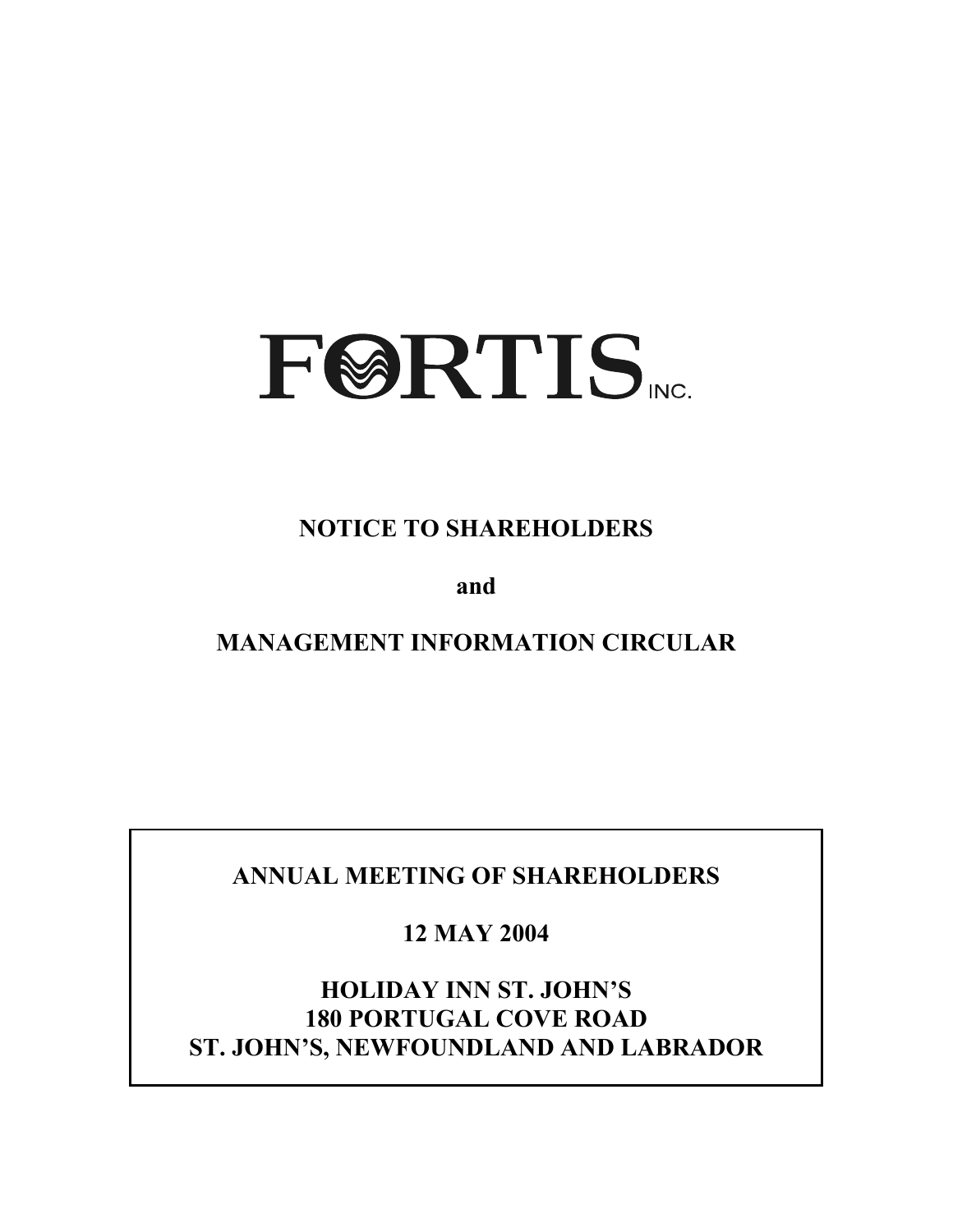# **FØRTIS**

# **NOTICE OF ANNUAL MEETING OF SHAREHOLDERS \_\_\_\_\_\_\_\_\_\_\_\_\_\_\_\_\_\_\_\_\_\_\_\_\_\_\_\_\_\_\_\_\_\_\_\_\_\_\_\_\_\_\_\_\_\_\_\_\_\_\_\_\_\_\_\_\_\_\_\_\_\_\_\_\_\_\_\_\_\_\_\_\_**

**NOTICE IS HEREBY GIVEN** that the Annual Meeting of Shareholders of FORTIS INC. (the "Corporation") will be held in Salon A, Holiday Inn St. John's, 180 Portugal Cove Road, St. John's, Newfoundland and Labrador, on Wednesday, 12 May 2004 at the hour of 11:00 a.m. (St. John's time) for the following purposes:

- 1. receive the consolidated financial statements of the Corporation for its financial year ended 31 December 2003, together with the Report of the Auditors thereon;
- 2. to elect directors;
- 3. to appoint auditors and to authorize the directors to fix the auditors' remuneration;
- 4. to transact such other business as may properly be brought before the meeting or any adjournment or adjournments thereof.

**DATED** at St. John's, Newfoundland and Labrador 31 March 2004.

By Order of the Board

 Ronald W. McCabe General Counsel and Corporate Secretary

#### NOTES

- 1. Shareholders who are unable to be present in person at the meeting are requested to sign and return the accompanying form of proxy in the envelope provided for that purpose.
- 2. Only holders of common shares of record at the close of business on 31 March 2004 will be entitled to vote at the meeting, except to the extent that a holder of record has transferred any of such shares after that date and the transferee of such shares establishes proper ownership and requests not later than 10 days before the meeting that the transferee's name be included in the list of shareholders eligible to vote at the meeting, in which case such shareholder shall be entitled to vote such common shares at the meeting.
- 3. A shareholder desiring to appoint another representative (who need not be a shareholder of the Corporation) may do so either by inserting such person's name in the blank space provided in the form of proxy or by completing another proper form of proxy and, in either case, depositing the completed proxy at the registered office of the Corporation or the principal office of Computershare Trust Company of Canada, 100 University Avenue, 9<sup>th</sup> Floor, Toronto, Ontario or by toll-free facsimile transmission to 1-866-249-7775 by 5:00 p.m. (Toronto time) on 10 May 2004, or with the Chair of the meeting on the day of the meeting or any adjournment or postponement thereof.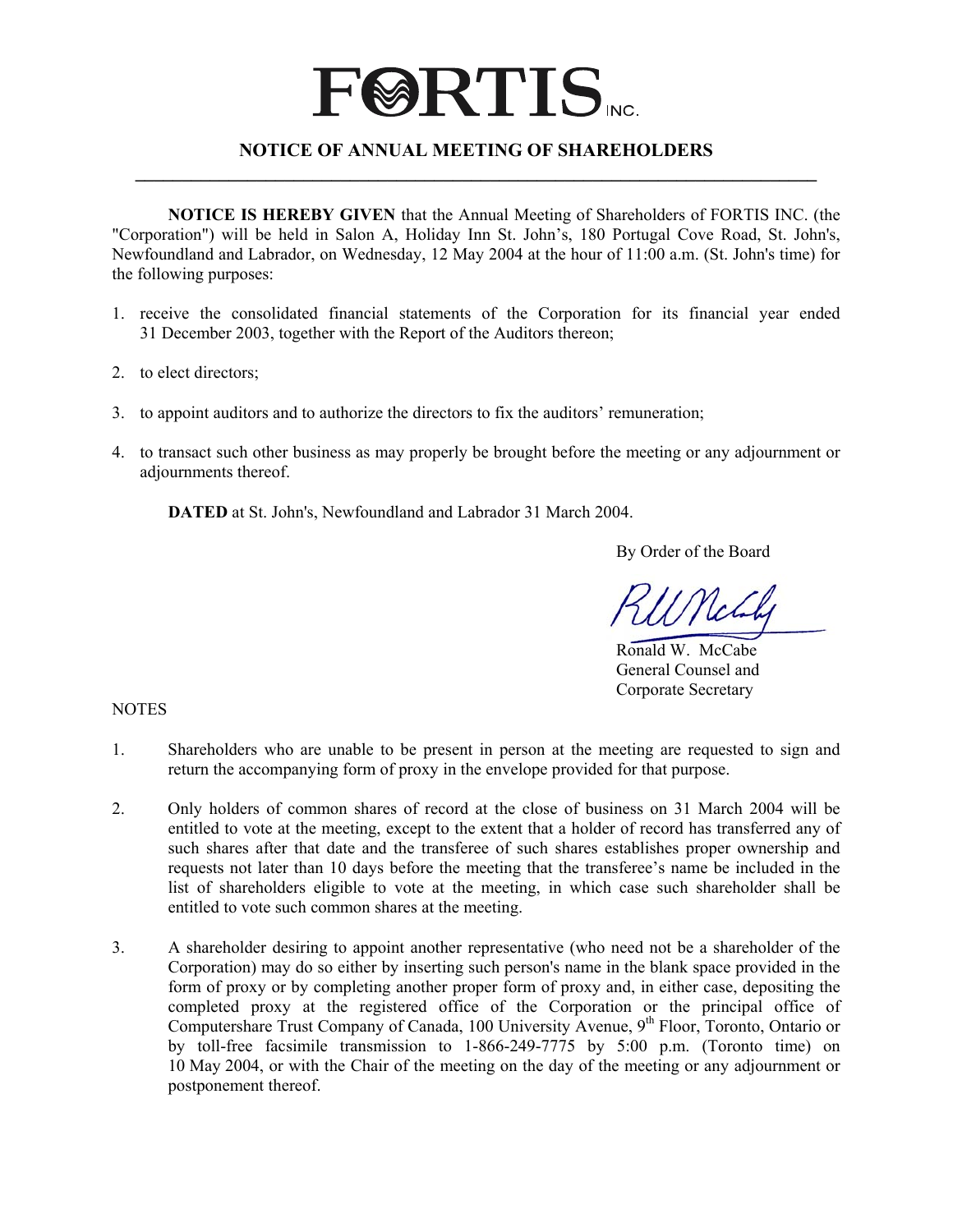# **FØRTIS \_\_\_\_\_\_\_\_\_\_\_\_\_\_\_\_\_\_\_\_\_\_\_\_\_\_\_\_\_\_\_\_\_\_\_\_\_\_\_\_\_\_**

# **MANAGEMENT INFORMATION CIRCULAR \_\_\_\_\_\_\_\_\_\_\_\_\_\_\_\_\_\_\_\_\_\_\_\_\_\_\_\_\_\_\_\_\_\_\_\_\_\_\_\_\_\_**

#### **PROXY SOLICITATION**

**This Management Information Circular is furnished in connection with the solicitation of proxies by the Management of FORTIS INC. (the "Corporation") for use at the Annual Meeting of Shareholders of the Corporation to be held in Salon A, Holiday Inn St. John's, 180 Portugal Cove Road, St. John's, Newfoundland and Labrador on Wednesday, 12 May 2004 at the hour of 11:00 a.m. (St. John's time), and at any adjournment(s) or postponement(s) thereof, for the purposes set out in the foregoing notice of meeting. Management of the Corporation makes this solicitation.** It is expected that the solicitation will primarily be by mail but proxies may also be solicited personally, by telephone, email or facsimile by directors, officers and employees of the Corporation or by such agents as the Corporation may appoint. The Corporation has retained Kingsdale Shareholder Services Inc. ("KSS") in connection with the solicitation of proxies and other advisory services at a cost of \$25,000 and reimbursement of KSS's disbursements. The cost of solicitation will be borne by the Corporation.

Except as otherwise stated, the information in this Circular is given as of 31 March 2004.

#### **VOTING OF PROXIES**

 The persons named in the enclosed form of proxy are directors or officers of the Corporation and have consented to act as proxy for the shareholders who so appoint them. **A shareholder desiring to appoint another representative (who need not be a shareholder of the Corporation) may do so either by inserting such person's name in the blank space provided in the form of proxy or by completing another proper form of proxy and, in either case, depositing the completed proxy at the registered office of the Corporation or the principal office of Computershare Trust Company of Canada, 100 University Avenue, 9th Floor, Toronto, Ontario M5J 2Y1 or by toll-free facsimile transmission to 1-866-249-7775 by 5:00 p.m. (Toronto time) on 10 May 2004, or with the Chair of the meeting on the day of the meeting or 48 hours prior to any adjournment or postponement thereof.** 

 The form of proxy affords the shareholder an opportunity to specify that the shares registered in the shareholder's name will be voted, or withheld from voting, in respect of the election of directors, the appointment of auditors and the authorization of the directors to fix the remuneration of the auditors.

 On any ballot that may be called for, the shares represented by proxies in favour of Management nominees will be voted or withheld from voting in respect of the election of directors, the appointment of auditors and the authorization of the directors to fix the remuneration of the auditors in accordance with the specifications made by each shareholder.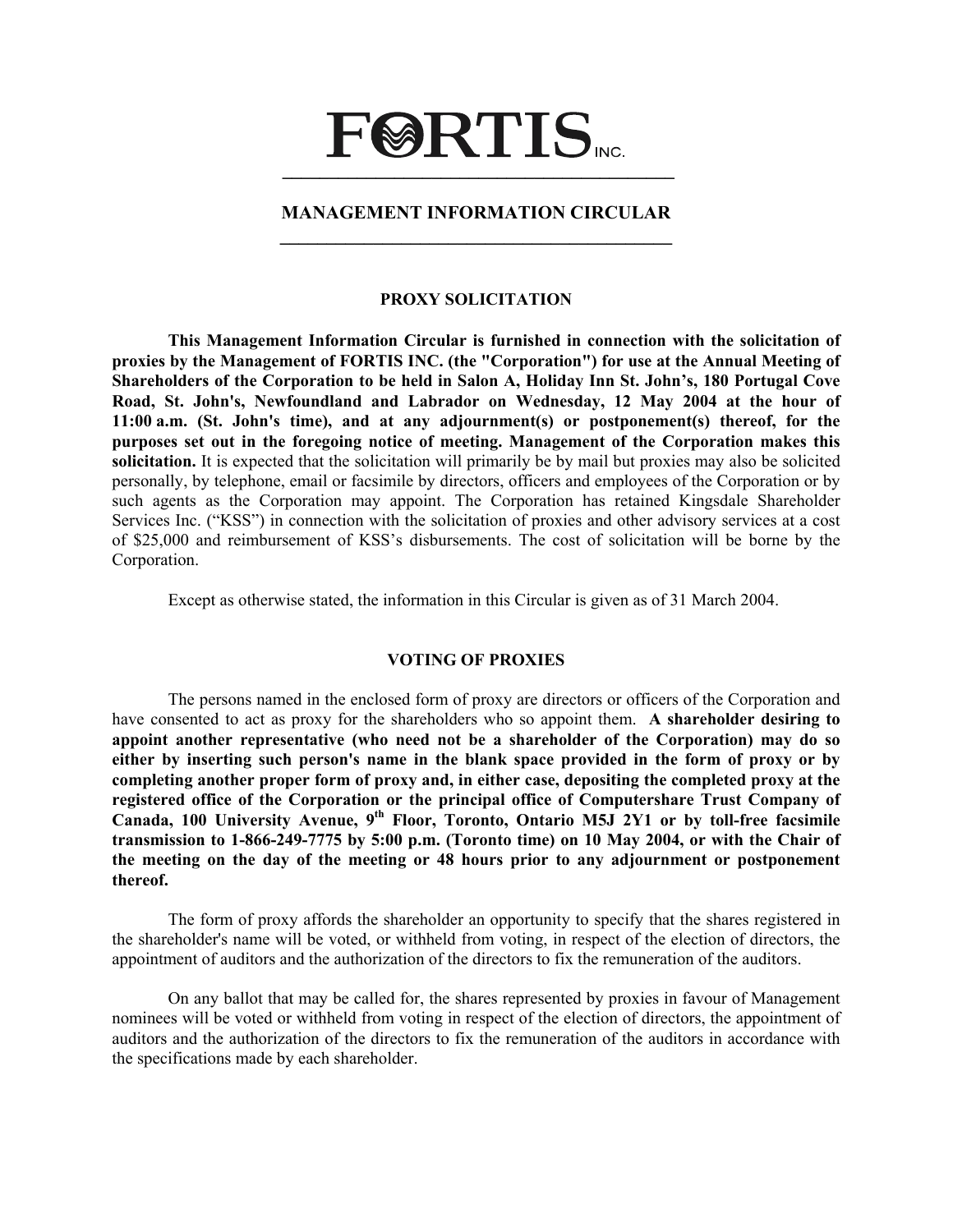**If a proxy does not specify how a proxy nominee is to vote in respect of the matters set forth in the proxy, the shares represented by proxies in favour of Management nominees will be voted FOR: the election of the directors listed hereafter; the appointment of auditors named herein and the authorization of the directors to fix the remuneration of the auditors.** 

 The form of proxy confers discretionary authority on the proxy nominee with respect to amendments or variations of matters identified in the notice of meeting and with respect to other matters which may properly come before the meeting or any adjournment(s) or postponement(s) thereof. Management knows of no such amendments, variations or matters. However, if any such amendment, variation or matter should properly come before the meeting, the shares represented by proxies in favour of the Management nominees will be voted on such matters in accordance with the best judgment of the proxy nominee.

#### **REVOCATION OF PROXIES**

 Proxies given by shareholders for use at the meeting may be revoked at any time prior to their use. In addition to revocation in any other manner permitted by law, a proxy may be revoked by an instrument in writing executed by the shareholder or by the shareholder's attorney authorized in writing or, if the shareholder is a corporation, under its corporate seal or by an officer thereof duly authorized. Where shares are held in joint or common ownership of any kind, the signature of each owner is required on the form of revocation. A form of revocation must be deposited either at the registered office of the Corporation or the principal office of Computershare Trust Company of Canada, 100 University Avenue,  $9<sup>th</sup>$  Floor, Toronto, Ontario M5J 2Y1, or by toll-free facsimile transmission to 1-866-249-7775 at any time not later than 5:00 p.m. (Toronto time) on 10 May 2004, or with the Chair of the meeting on the day of the meeting or any adjournment thereof.

#### **VOTING SHARES AND PRINCIPAL HOLDERS THEREOF**

 The authorized capital of the Corporation consists of an unlimited number of Common Shares, an unlimited number of First Preference Shares, issuable in series, and an unlimited number of Second Preference Shares, issuable in series, in each case without nominal or par value. As of 31 March 2004, 17,472,472 Common Shares were issued and outstanding. Each Common Share carries one vote in respect of each matter to be voted upon at the meeting. As of 31 March 2004, 5,000,000 First Preference Shares, Series C and 8,000,000 First Preference Shares, Series D were issued and outstanding. None of the First Preference Shares carry any votes in respect of the matter to be voted upon at the meeting.

 Only holders of Common Shares of record at the close of business on 31 March 2004 will be entitled to vote at the meeting except to the extent that a holder of record has transferred shares after that date and the transferee of such shares establishes proper ownership and requests not later than 10 days before the meeting that the transferee's name be included in the list of shareholders entitled to vote at the meeting.

To the knowledge of the directors and officers of the Corporation, no shareholder beneficially owns, directly or indirectly, or exercises control or direction over more than 10% of the issued and outstanding Common Shares of the Corporation.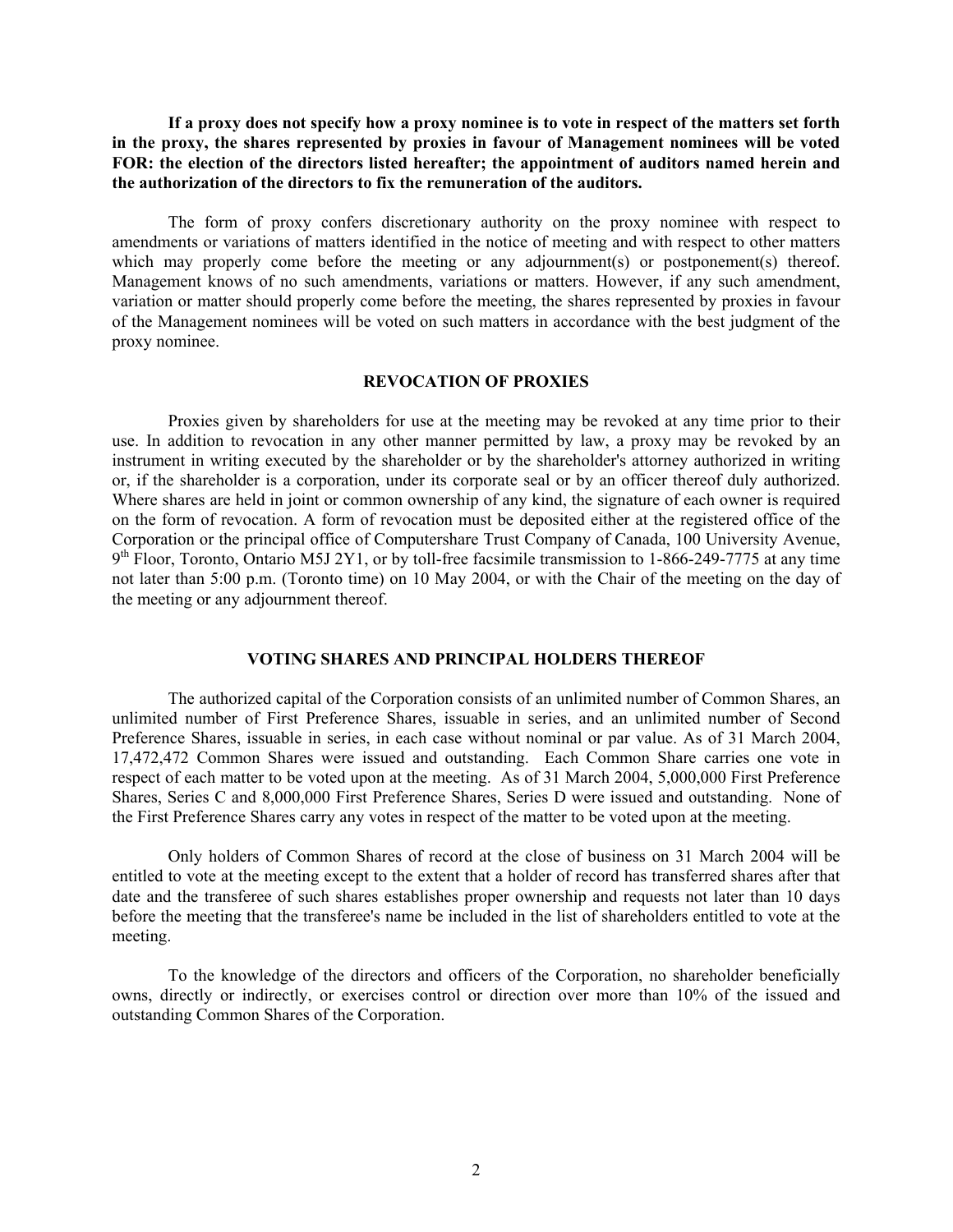#### **MATTERS FOR CONSIDERATION OF SHAREHOLDERS ELECTION OF DIRECTORS**

 All directors of the Corporation are elected annually. The shareholders of the Corporation will be asked to elect eight directors for the ensuing year. The present term of office of each director of the Corporation will expire immediately prior to the election of directors at the meeting. Each person whose name follows is proposed to be elected as a director of the Corporation to serve until the next annual meeting of shareholders or until his or her successor is elected or appointed. Unless the authority to do so is withheld, proxies in favour of Management will be voted for the election of such proposed nominees as directors. If any of the proposed nominees should for any reason be unable to serve as a director of the Corporation, the persons named in the enclosed form of proxy reserve the right to nominate and vote for another nominee in their discretion unless the shareholder has specified in the proxy that the shares are to be withheld from voting in the election of directors. The Corporation does not have an executive committee of its Board of Directors.

**Common Shares of the** 

| Name                                                                          | <b>Present principal occupation</b><br>and position with the<br>Corporation             | <b>Director</b><br>since | COMMON SHALES OF THE<br><b>Corporation and its subsidiaries</b><br>beneficially<br>owned or over which<br>control or direction is<br>exercised <sup>(3)</sup> |  |
|-------------------------------------------------------------------------------|-----------------------------------------------------------------------------------------|--------------------------|---------------------------------------------------------------------------------------------------------------------------------------------------------------|--|
| ANGUS A. BRUNEAU <sup>(1)(2)</sup><br>St. John's, Newfoundland & Labrador     | Chair of the Corporation                                                                | 1987                     | 13,456                                                                                                                                                        |  |
| C. BRUCE CHAFE <sup>(1)</sup><br>St. John's, Newfoundland & Labrador          | Corporate Director                                                                      | 1997                     | 17,399                                                                                                                                                        |  |
| <b>GEOFFREY F. HYLAND</b> <sup>(1)</sup><br>Alton, Ontario                    | President and Chief Executive Officer<br>ShawCor Ltd.<br>(energy services)              | 2001                     | 2,000                                                                                                                                                         |  |
| LINDA L. INKPEN $(2)$<br>St. Phillip's, Newfoundland & Labrador               | <b>Medical Practitioner</b>                                                             | 1994                     | 6,189                                                                                                                                                         |  |
| H. STANLEY MARSHALL<br>St. John's, Newfoundland & Labrador                    | President and Chief Executive Officer<br>of the Corporation                             | 1995                     | 52,476                                                                                                                                                        |  |
| JOHN S. McCALLUM <sup>(1)</sup><br>Winnipeg, Manitoba                         | Professor of Finance<br>University of Manitoba<br>(educational institution)             | 2001                     | 1,000                                                                                                                                                         |  |
| MICHAEL A. PAVEY<br>Moncton, New Brunswick                                    | Chief Financial Officer<br>Major Drilling Group International Inc.<br>(mining services) | 2004                     | $\mathbf{0}$                                                                                                                                                  |  |
| ROY P. RIDEOUT <sup>(2)</sup><br>Halifax, Nova Scotia<br>$\sim$ $\sim$ $\sim$ | Corporate Director                                                                      | 2001                     | 7,879                                                                                                                                                         |  |

(1) These individuals serve on the Audit Committee.

(2) These individuals serve on the Governance and Human Resources Committee.

(3) The respective nominees have furnished the information relating to share ownership.

 The above-named nominees, other than Mr. Pavey, are directors who were elected to their present term of office by a vote of shareholders at the 14 May 2003 Annual Meeting of Shareholders of the Corporation. Information relating to the principal occupations of the nominees prior to 14 May 2003 is available in the Corporation's 2003 Renewal Annual Information Form, dated 31 March 2004. This information is also available in the Corporation's previous Management Information Circulars, which are available at www.fortisinc.com and www.sedar.com.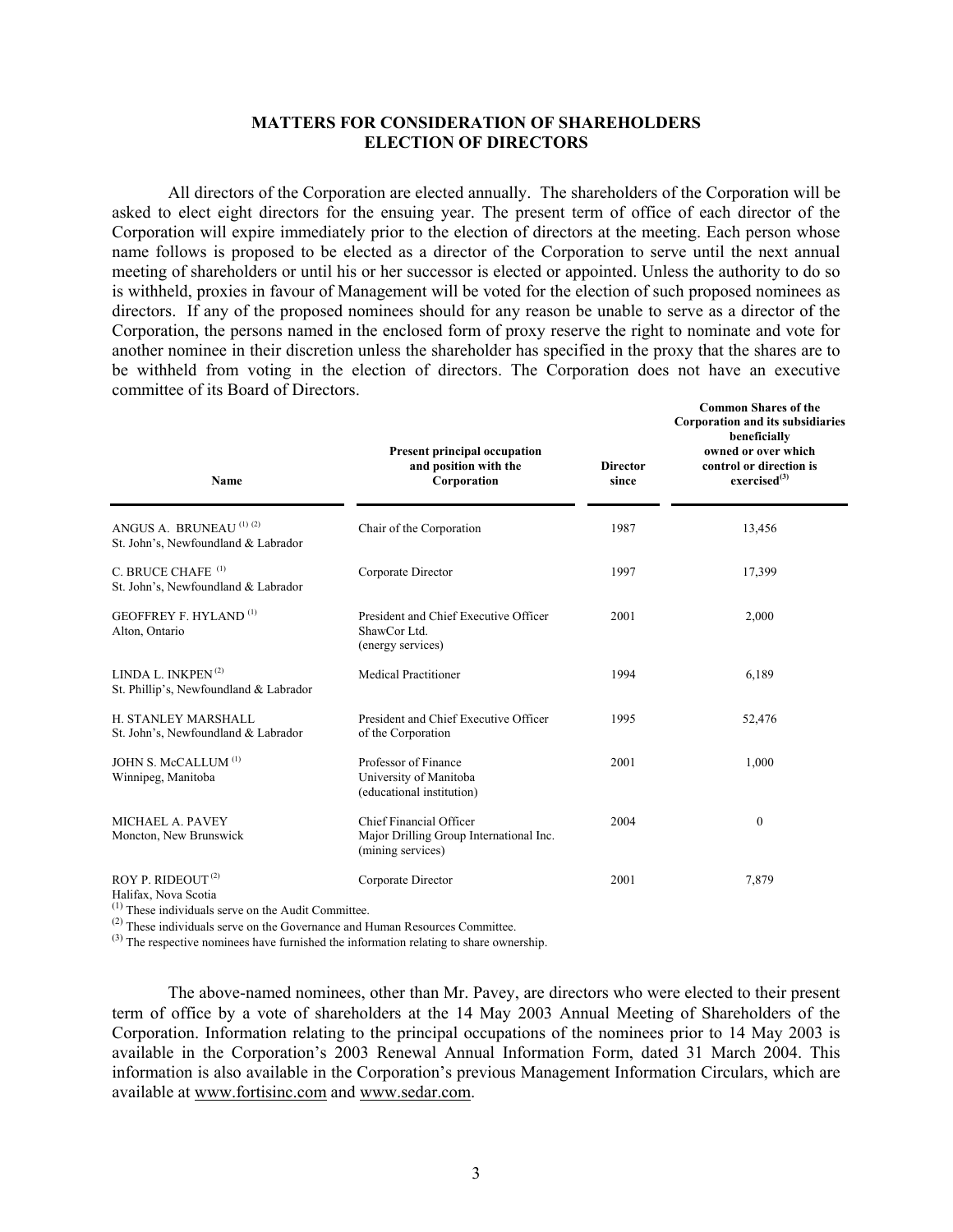Mr. Pavey joined Major Drilling Group International Inc. as Chief Financial Officer in 1999. Prior to joining Major Drilling, he served successively as Senior Vice President and Chief Financial Officer and Senior Vice President Regulatory Planning and Development of TransAlta Corporation.

 Effective 1 January 2004, the Board amended its policy regarding share ownership by directors to increase the minimum requirement from 1,000 to 2,000 Common Shares of the Corporation within four years of the later of, the effective date of the adoption of this policy, or from the date elected to the Board. Effective 19 May 1999, the Board adopted a policy that directors retire on the earlier of ten years of service on the Board or at the annual meeting in the year after their  $70<sup>th</sup>$  birthday.

 The directors proposed for election to the Board have individually informed the Corporation that they serve on the boards of the following other organizations:

| Nominee                    | For Profit                                                                                              | Not For Profit                                                                                                                                                                                     |
|----------------------------|---------------------------------------------------------------------------------------------------------|----------------------------------------------------------------------------------------------------------------------------------------------------------------------------------------------------|
| ANGUS A. BRUNEAU           | PetroCanada, SNC Lavalin Group Inc.,<br>Inco Limited.                                                   | Nature Conservancy of Canada, Canada<br>Foundation for Innovation, Canadian<br>Institute for Child Health, Sustainable<br>Development Technology Canada,<br>Canada's Top 40 Under 40, Festival 500 |
| <b>C. BRUCE CHAFE</b>      |                                                                                                         | Anglican Homes Inc.                                                                                                                                                                                |
| <b>GEOFFREY F. HYLAND</b>  | ShawCor Ltd., Exco Technologies Ltd.,<br>Ennerflex Systems Ltd.                                         |                                                                                                                                                                                                    |
| <b>LINDA L. INKPEN</b>     |                                                                                                         | National Roundtable on the Environment<br>and the Economy                                                                                                                                          |
| <b>H. STANLEY MARSHALL</b> | Toromont Industries Ltd.                                                                                |                                                                                                                                                                                                    |
| <b>JOHN S. McCALLUM</b>    | Toromont Industries Ltd., Investors<br>Group, Investors Syndicate, Wawanesa<br>Mutual Insurance Company |                                                                                                                                                                                                    |
| MICHAEL A. PAVEY           |                                                                                                         |                                                                                                                                                                                                    |
| ROY P. RIDEOUT             |                                                                                                         | Halifax International Airport Authority,<br><b>NAV CANADA</b>                                                                                                                                      |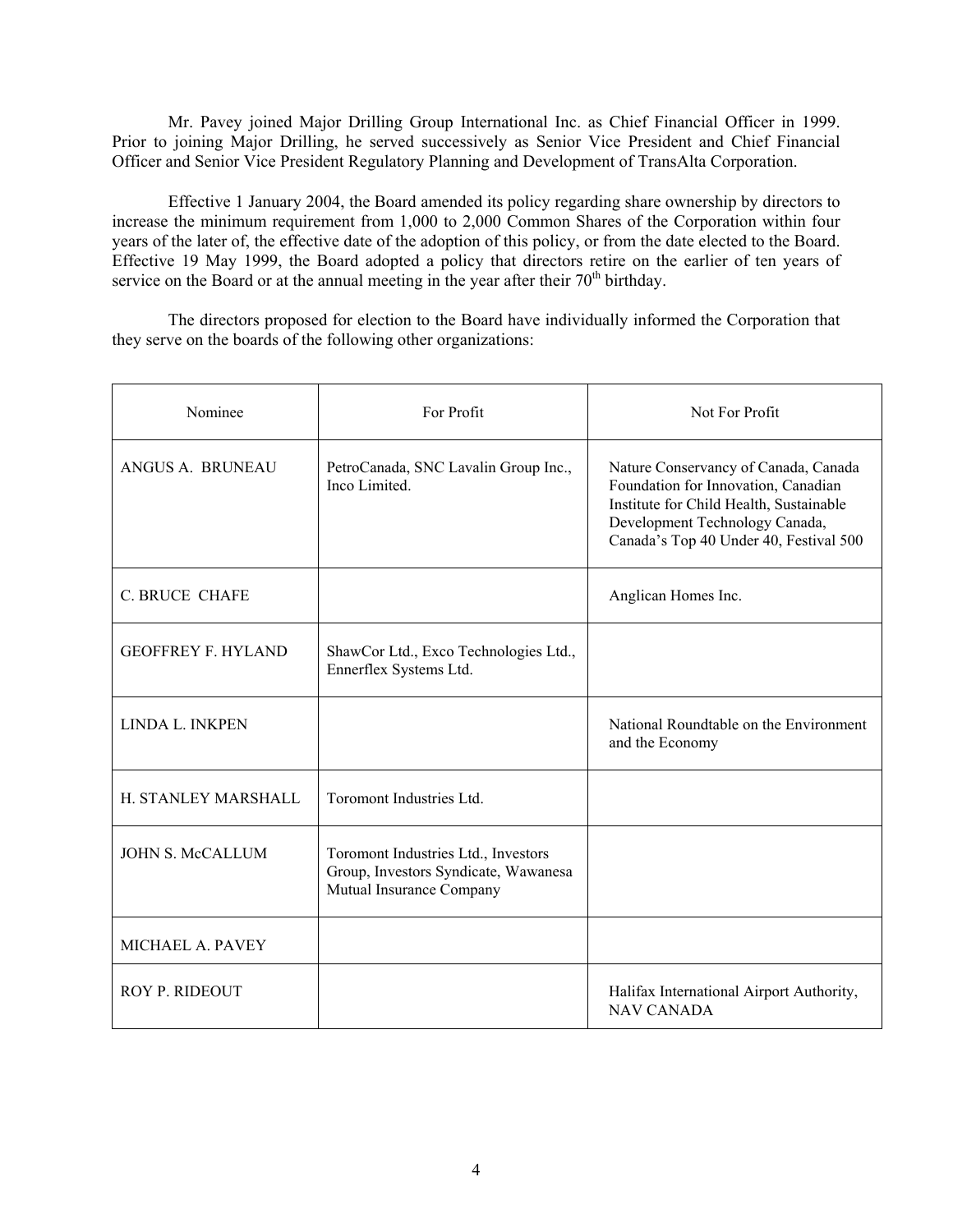For the 12-month period ended 31 December 2003, the Board held sixteen meetings, the Audit Committee held seven meetings and the Governance and Human Resources Committee held four meetings. Meeting attendance was as follows:

|                           | <b>Board Meetings Attended</b> | <b>Committee Meetings Attended</b> |
|---------------------------|--------------------------------|------------------------------------|
| ANGUS A. BRUNEAU          | 15 of 16                       | 10 of 11                           |
| <b>C. BRUCE CHAFE</b>     | 16 of 16                       | 7 of 7                             |
| DARRYL D. FRY             | $16$ of $16$                   | $4$ of $4$                         |
| <b>GEOFFREY F. HYLAND</b> | 15 of 16                       | 7 of 7                             |
| LINDA L. INKPEN           | 15 of 16                       | $4$ of $4$                         |
| H. STANLEY MARSHALL       | $16$ of $16$                   | $\ast$                             |
| <b>JOHN S. McCALLUM</b>   | 15 of 16                       | 7 of 7                             |
| <b>ROY P. RIDEOUT</b>     | 16 of 16                       | $4$ of $4$                         |

\* Mr. Marshall is not a member of the committees. He attends committee meetings in his capacity as President and Chief Executive Officer of the Corporation as required.

#### **APPOINTMENT OF AUDITORS AND AUTHORIZATION OF THE DIRECTORS TO FIX THE AUDITORS' REMUNERATION**

 Ernst & Young LLP were appointed auditors of the Corporation at the 14 May 2003 Annual Meeting. Deloitte  $\&$  Touche LLP acted as auditors of the Corporation in excess of the five years preceding 14 May 2002. During the fourth quarter of 2002, the Audit Committee conducted a review of the Corporation's audit requirements and potential service providers. The Audit Committee requested proposals and received presentations from international audit firms for the provision of audit services and made a recommendation to the Board, which was accepted on 11 December 2002 and ratified by the Shareholders at the 14 May 2003 Annual Meeting. For 2004, the Board proposes to nominate Ernst & Young LLP as the auditors of the Corporation to hold office until the close of the next Annual Meeting of Shareholders.

 The directors negotiate with the auditors of the Corporation on an arm's length basis in determining the fees to be paid to the auditors. Such fees are based upon the complexity of the matters dealt with and the time expended by the auditors in providing services to the Corporation. Management believes that the fees negotiated in the past with the auditors of the Corporation have been reasonable in the circumstances and would be comparable to fees charged by other auditors providing similar services.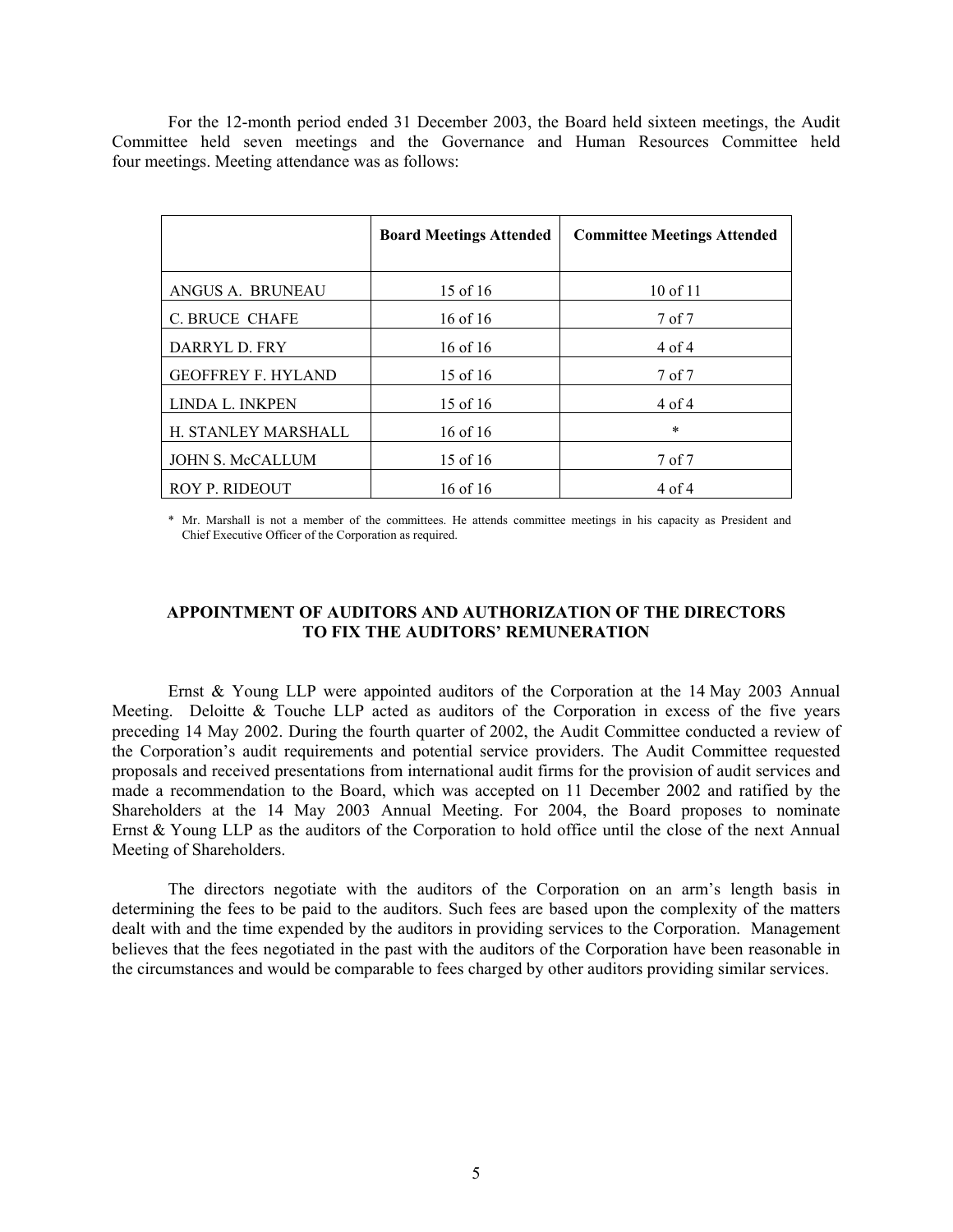| 2003                 |               |              |              |                 |  |  |
|----------------------|---------------|--------------|--------------|-----------------|--|--|
|                      | Ernst & Young | <b>Total</b> |              |                 |  |  |
|                      | <b>LLP</b>    | LLP          | <b>Firms</b> |                 |  |  |
| Audit $(1)$          | \$612,400     | \$22,050     | \$42,090     | \$676,540       |  |  |
| <b>Audit Related</b> | 283,110       | 148,300      | 175,580      | $606,990^{(2)}$ |  |  |
| Tax                  | 100,470       | 1.725        | 18,356       | 120,551         |  |  |
| Non-audit Services   |               | 84,607       | 10,700       | 95,307          |  |  |
| <b>Total</b>         | \$995,980     | \$256,682    | \$246,726    | \$1,499,388     |  |  |

 Several accounting firms provided audit, audit related, tax and non-audit services to the Corporation and its subsidiaries during 2003. Fees for services provided were as follows:

| 2002                 |                             |                                            |                              |              |  |  |
|----------------------|-----------------------------|--------------------------------------------|------------------------------|--------------|--|--|
|                      | Ernst & Young<br><b>LLP</b> | <b>Deloitte &amp; Touche</b><br><b>LLP</b> | <b>Other</b><br><b>Firms</b> | <b>Total</b> |  |  |
| Audit $(1)$          | \$77,200                    | \$262,139                                  | \$118,949                    | \$458,288    |  |  |
| <b>Audit Related</b> | -                           | 164,100                                    |                              | 164,100      |  |  |
| Tax                  |                             | 85,475                                     | 11,100                       | 96,575       |  |  |
| Non-audit Services   | 26,967                      | 27,244                                     | 71,365                       | 125,576      |  |  |
| <b>Total</b>         | \$104,167                   | \$538,958                                  | \$201,414                    | \$844,539    |  |  |

Ernst & Young LLP were the Corporation's auditors for the year ended 31 December 2003. Deloitte and Touche LLP were the Corporation's auditors for the year ended 31 December 2002.

 $(2)$  \$395,627 in audit-related services pertained to prospectus work associated with the First Preference Share, Series C issue in June 2003 and the Subscription Receipts issue in October 2003.

 The Audit Committee has reviewed the nature of non-audit services to ensure they are consistent with maintaining the auditors' independence. On 10 December 2003 the Board, upon recommendation of the Audit Committee and the Governance and Human Resources Committee, adopted two policies intended to enhance the relationship of independence between the external auditor and the Corporation. The Hiring from Independent Auditing Firms Policy precludes the Corporation from hiring senior management from the external auditors if the person has performed audit work for the Corporation or has been employed at any office of such auditors located in Atlantic Canada for a period of two years before hiring by the Corporation. The Pre-Approval of Audit and Non-Audit Services Policy describes the services which may be contracted from the independent auditor and the limitations and authorization procedures related thereto. This policy defines services such as bookkeeping, valuations, internal audit and management functions which may not be contracted from the independent auditor and establishes an annual limit for permissible non-audit services not greater than the total fee for audit services. Audit Committee pre-approval is required for all audit and non-audit services.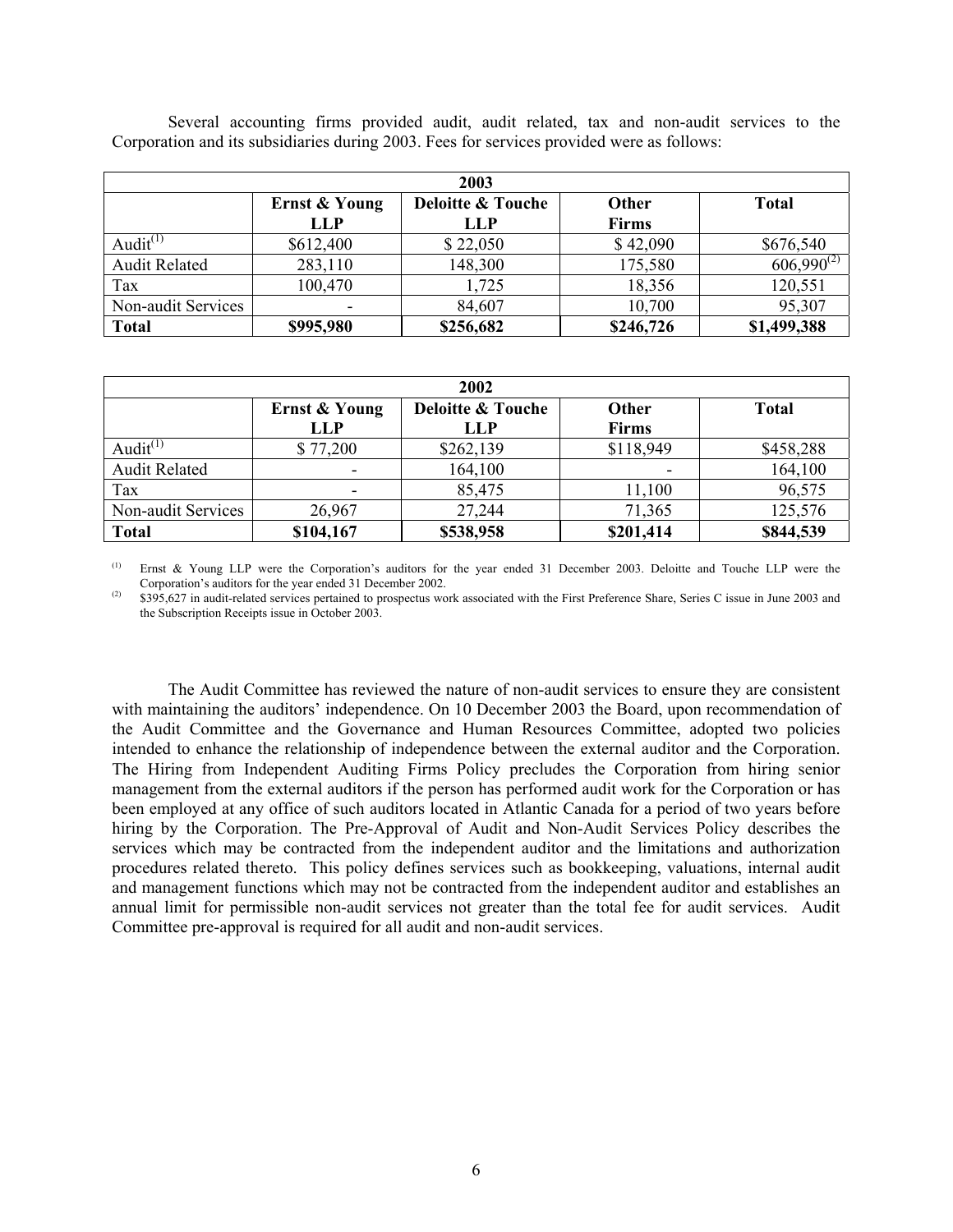#### **COMPENSATION OF NAMED EXECUTIVE OFFICERS**

 The following table sets forth information concerning the annual and long-term compensation earned for services rendered during each of the last three financial years by the Chief Executive Officer of the Corporation and each of the other most highly compensated executive officers of the Corporation (the "Named Executive Officers").

#### *Summary Compensation Table*

|                              |      | <b>Annual Compensation</b> |                        |                                                    | <b>Long-Term Compensation</b>                                  |                                                     |                                                    |
|------------------------------|------|----------------------------|------------------------|----------------------------------------------------|----------------------------------------------------------------|-----------------------------------------------------|----------------------------------------------------|
| Name and Principal Position  | Year | Salary<br>(S)              | <b>Bonus</b><br>$(\$)$ | Other Annual<br>Compensation <sup>(1)</sup><br>(S) | Securities<br>Under<br>Options<br>Granted $^{(2)}$<br>$^{(#)}$ | Long-Term<br>Incentive<br>Plan<br>Payouts<br>$($ \$ | All Other<br>Compensation <sup>(3)</sup><br>$(\$)$ |
| H. STANLEY MARSHALL          | 2003 | 540,000                    | 540,000                | $---$                                              | 26,347                                                         |                                                     | 75,714                                             |
| President and                | 2002 | 463,100                    | 416,790                | ---                                                | 24,050                                                         |                                                     | 74,809                                             |
| Chief Executive Officer      | 2001 | 440,000                    | 458,486                | $---$                                              | 28,747                                                         | ---                                                 | 71,826                                             |
| KARL W. SMITH <sup>(4)</sup> | 2003 | 240,000                    | 144,000                | $---$                                              | 11,710                                                         |                                                     | 82,146                                             |
| Vice President, Finance and  | 2002 | 218,000                    | 130,800                | $---$                                              | 11,321                                                         | ---                                                 | 85,645                                             |
| Chief Financial Officer      | 2001 | 210,000                    | 121,275                | ---                                                | 10,976                                                         |                                                     | 82,190                                             |
| RONALD W. McCABE             | 2003 | 180,000                    | 79,200                 | $---$                                              | 5,269                                                          | ---                                                 | 33,856                                             |
| General Counsel and          | 2002 | 166,800                    | 83,400                 | ---                                                | 5,197                                                          | ---                                                 | 30,677                                             |
| Corporate Secretary          | 2001 | 165,000                    | 77,344                 | ---                                                | 4,312                                                          |                                                     | 27,794                                             |

<sup>(1)</sup> Perquisites and other personal benefits, securities and property are not disclosed as they did not exceed the minimum disclosure threshold which is the lesser of \$50,000 or 10% of the total annual salary and bonus of the Named Executive Officer.

(2) Options to acquire Common Shares of Fortis Inc. Options granted in 2003 vest at a rate of 25% per annum starting 13 March 2004.

<sup>(3)</sup> The amounts reported include the dollar value of insurance premiums paid by the Corporation with respect to term life and disability insurance and include directors' fees paid by subsidiaries to Messrs. Marshall and Smith. Both Messrs. Smith and McCabe participate in the Corporation's Defined Contribution Pension Plans, as such, the amounts reported also include the Corporation's annual contributions and accrued benefit obligations to each of Messrs. Smith and McCabe. Mr. Marshall participates in the Corporation's Defined Benefit Pension Plans, the details of which are described in the Pension Arrangements section.

(4) Effective 1 January 2004, Karl W. Smith was appointed President and Chief Executive Officer of Newfoundland Power Inc. and Barry V. Perry was appointed Vice President, Finance and Chief Financial Officer of Fortis Inc. Prior to that time, Mr. Perry was Vice President, Finance and Chief Financial Officer of Newfoundland Power Inc.

 The following table sets forth all grants of stock options to the Named Executive Officers of the Corporation under the Corporation's 2002 Stock Option Plan ("2002 SOP") during the financial year ended 31 December 2003.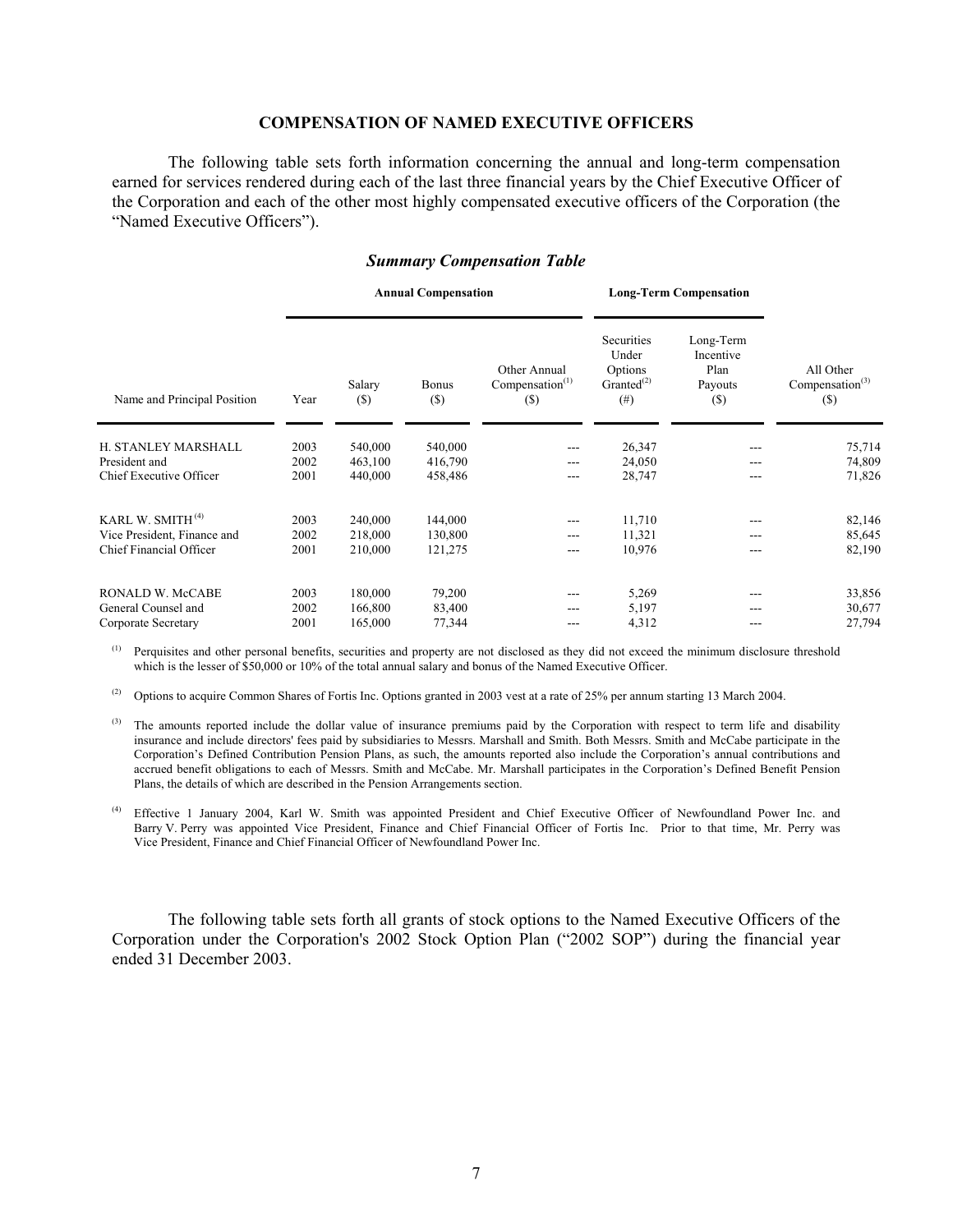#### *Option Grants During the Most Recently Completed Financial Year*

| Name                | <b>Securities</b><br><b>Under Options</b><br>Granted<br>$^{(#)}$<br>Common<br>Shares <sup>(1)</sup> | % of Total<br><b>Options Granted</b><br>to Employees in<br>Financial<br>$Year^{(2)}$ | <b>Exercise</b><br>Price <sup>(3)</sup><br>(\$/Security) | Market Value of<br><b>Securities</b><br>Underlying<br>Options on the<br>Date<br>of $Gran(3)$<br>(\$/Security) | <b>Expiration Date</b> |
|---------------------|-----------------------------------------------------------------------------------------------------|--------------------------------------------------------------------------------------|----------------------------------------------------------|---------------------------------------------------------------------------------------------------------------|------------------------|
| H. STANLEY MARSHALL | 26,347                                                                                              | 16.2%                                                                                | \$51.24                                                  | \$51.24                                                                                                       | 13 March 2013          |
| KARL W. SMITH       | 11,710                                                                                              | $7.2\%$                                                                              | \$51.24                                                  | \$51.24                                                                                                       | 13 March 2013          |
| RONALD W. McCABE    | 5,269                                                                                               | 3.2%                                                                                 | \$51.24                                                  | \$51.24                                                                                                       | 13 March 2013          |

(1) Options vest at the rate of 25% per annum commencing 13 March 2004.

<sup>(2)</sup> Represents percentage of total options granted to employees of the Corporation and its subsidiaries under the 2002 Stock Option Plan.

<sup>(3)</sup> Exercise price and market value are the average of the daily high and low board lot trading prices of Common Shares traded on the Toronto Stock Exchange on the five trading days immediately preceding the date of the grant of the option.

 The following table sets forth details of all exercises of options by the Named Executive Officers during the financial year ended 31 December 2003 and the financial year-end number and value of unexercised options on an aggregated basis.

### *Aggregate Option Exercises During the Most Recently Completed Financial Year and Financial Year-End Option Values*

| Name                | <b>Securities Acquired</b><br>on Exercise<br>$^{(#)}$ | <b>Aggregate Value</b><br><b>Realized</b><br><b>(S)</b> | <b>Unexercised Options</b><br>at Financial Year End<br>$^{(#)}$<br>Exercisable/<br>Unexercisable | <b>Value of Unexercised</b><br>in-the-Money Options<br>at Financial Year End<br><b>(S)</b><br>Exercisable/<br>Unexercisable |
|---------------------|-------------------------------------------------------|---------------------------------------------------------|--------------------------------------------------------------------------------------------------|-----------------------------------------------------------------------------------------------------------------------------|
| H. STANLEY MARSHALL | 10,413                                                | 67,528                                                  | 35,580/58,757                                                                                    | 696,693/692,483                                                                                                             |
| KARL W. SMITH       | 7.815                                                 | 114,104                                                 | 8,318/25,689                                                                                     | 143,696/294,307                                                                                                             |
| RONALD W. McCABE    | 2,847                                                 | 18,747                                                  | 7,121/11,323                                                                                     | 139,393/126,792                                                                                                             |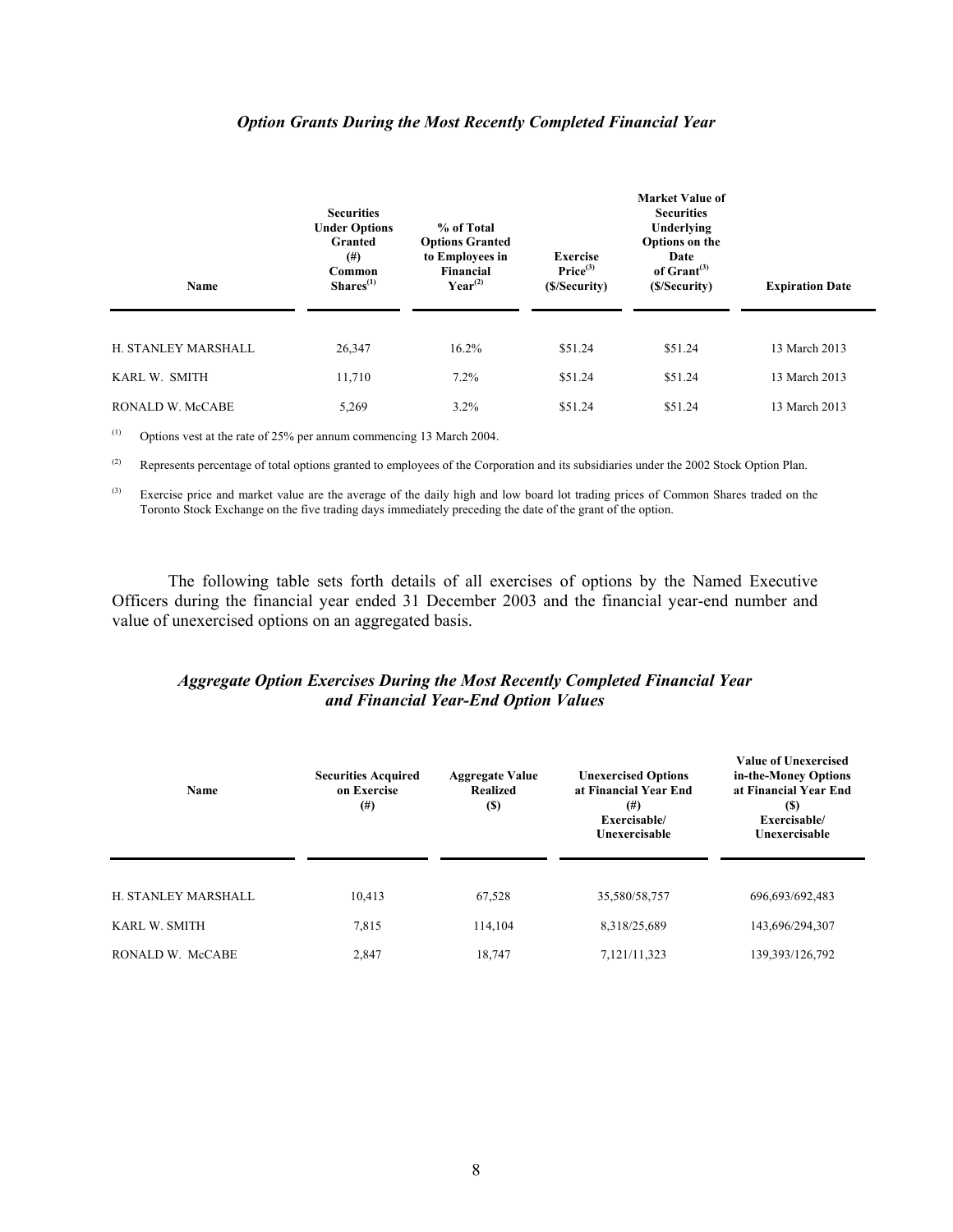#### **PENSION ARRANGEMENTS**

Mr. Marshall participates in a Defined Benefit Registered Pension Plan (the "DB RPP"). In addition, the Corporation has a Defined Benefit Pension Uniformity Plan (the "DB PUP") which was closed to all new entrants effective 31 December 1999. Mr. Marshall is also party to an agreement with the Corporation that provides for supplemental payments upon retirement. Retirement compensation under the defined benefit plans and the supplemental agreement are payable for life and reduced payments are made to a surviving spouse upon his death. The supplemental payment agreement between the Corporation and Mr. Marshall entitles him to receive, in effect, an annual payment following retirement equal to the difference between his total entitlement under the defined benefit plan and 70% of his highest three-year average annual base salary and annual cash bonus. Mr. Marshall is entitled to retire with full pension benefits on 1 May 2006.

 Messrs. Smith and McCabe do not participate in a defined benefit pension plan. In 2003, the Corporation contributed to a self-directed registered retirement savings plan ("RRSP") for each of Messrs. Smith and McCabe at an amount equal to 6.5% of their annual base salary, which contribution was matched by them, up to the maximum RRSP contribution limit of \$14,500 as allowed by the Canada Revenue Agency. Messrs. Smith and McCabe also participate in the non-contributory Supplemental Employee Retirement Plan of the Corporation ("SERP"). The SERP provides for the accrual by the Corporation of an amount equal to 13% of the annual base salary and annual cash bonus in excess of the allowed maximum for contribution to an RRSP to an account which will accrue interest equal to the rate of a ten-year Government of Canada Bond plus a premium of 1% to 3% dependent upon years of service. At the time of retirement, the funds accumulated under the SERP may be withdrawn in one lump sum or in equal payments over ten years.

#### **EMPLOYMENT AGREEMENTS**

 The Corporation has entered into agreements with each of Messrs. Marshall, Smith and McCabe which provide, in effect, that in the event the employment of any such individual is terminated by the Corporation, for other than just cause, the Corporation shall pay to such individual an amount equal to three times that individual's then current annual base salary. In addition, the terms of the employment contract between the Corporation and Mr. Marshall provide that he may elect to terminate his service under the agreement at any time within two years of a defined change in control of the Corporation. In such circumstances, the Corporation shall pay to Mr. Marshall an amount equal to three times his then current annual base salary.

#### **REPORT ON EXECUTIVE COMPENSATION**

 Angus A. Bruneau, Darryl D. Fry, Linda L. Inkpen, and Roy P. Rideout, all of whom are independent and unrelated directors, constituted the Governance and Human Resources Committee of the Corporation ("Committee") during 2003. The Committee is charged with the responsibility to review, recommend and administer the compensation policies in respect of the Corporation's Named Executive Officers. The Committee's recommendations as to base salaries and annual bonus levels are submitted to the Board for approval. The Committee held four meetings during 2003.

 The Corporation's executive compensation policies are designed to provide competitive levels of compensation, a significant portion of which is dependent upon individual and corporate performance and contribution to increasing shareholder value. The Committee recognizes the need to provide a total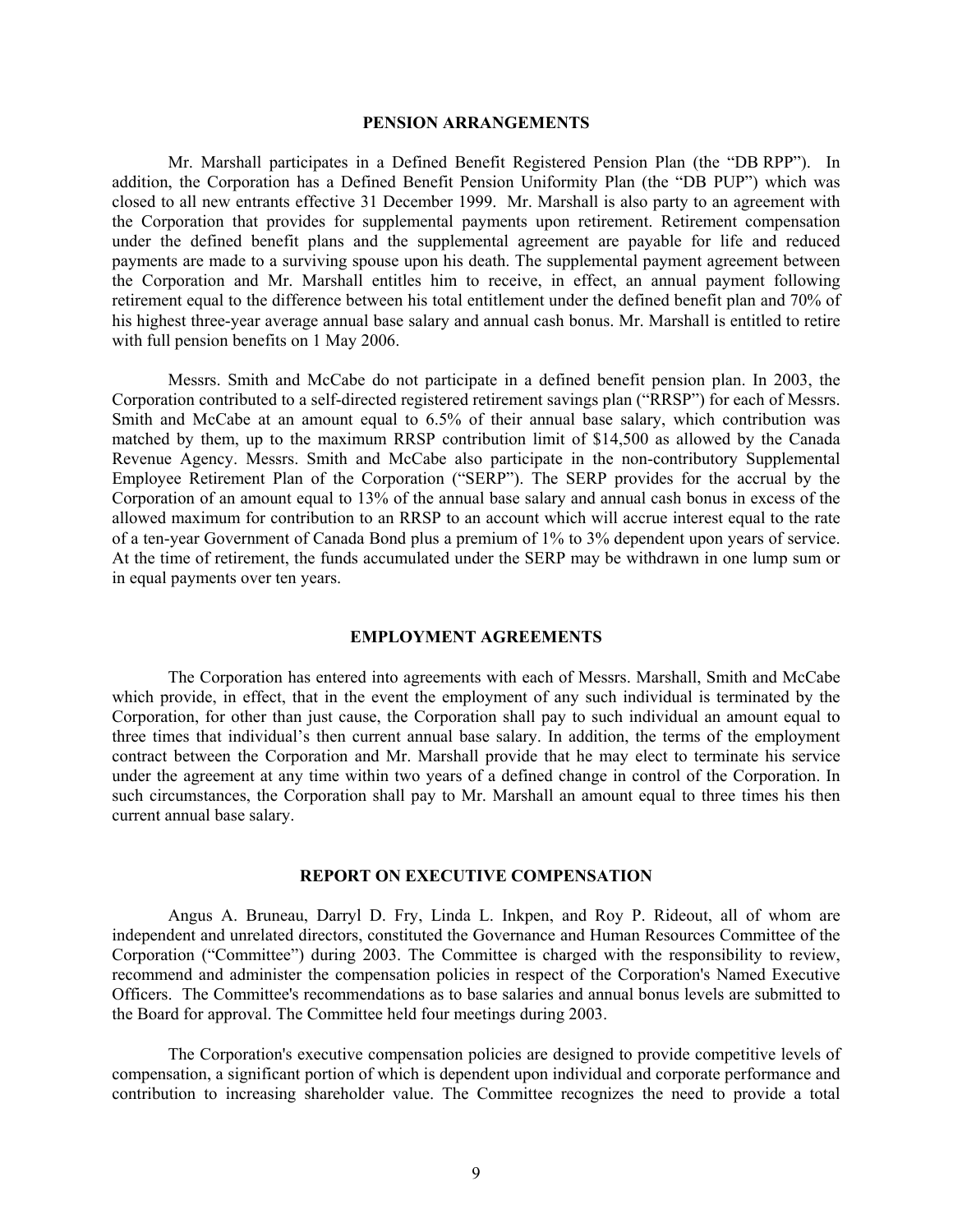compensation package that will attract and retain qualified and experienced executives as well as align the compensation level of each executive to that executive's level of responsibility. The Committee regularly reviews survey data gathered by independent professional compensation consultants, and meets privately with such consultants, in respect of a wide group of Canadian industrial companies.

The major elements of the Corporation's executive compensation program are base salary, shortterm incentive in the form of an annual cash bonus and long-term incentive in the form of options to purchase Common Shares of the Corporation. Compensation for the Corporation's Named Executive Officers involves a significant proportion of pay that is at risk. The bonus recognizes corporate performance on an annual basis and is based, in part, on an evaluation of the executive's contribution to the Corporation's performance. Stock options directly relate a substantial portion of the Named Executive Officer's long-term compensation to share price appreciation realized by the Corporation's shareholders. For 2003, base salary constituted approximately 46% of the Chief Executive Officer's ("CEO") overall cash compensation and short-term incentives each. The remaining 8% of the CEO's cash compensation was made up of a variety of elements. For 2003, base salary for the other Named Executive Officers constituted approximately 55% of the overall cash compensation with short-term incentives representing approximately 28%. The remaining 17% of the monetary compensation program was made up of a variety of elements. The Committee believes this approach best serves the interests of shareholders by ensuring that the Named Executive Officers are compensated in a manner that advances both the shortterm and long-term interests of shareholders.

The Corporation's executive compensation regime is structured in a manner that emphasizes the greater ability of the CEO to affect corporate performance by making a greater portion of the CEO's compensation dependent upon corporate performance and aligning the interests of the CEO with those of the shareholders. The Board adopted a policy requiring the CEO to own a minimum number of common shares equivalent to three times the CEO's annual base salary within three years of appointment as CEO. Mr. Marshall's ownership of common shares exceeds this requirement.

*Base Salary:* Base salaries for the Named Executive Officers are reviewed by the Committee and established annually in the context of total compensation and by reference to the range of salaries paid generally by comparable Canadian industrial corporations. The Corporation has a policy of paying executives at approximately the median of the salaries paid to executives of comparable Canadian industrial corporations.

*Annual Cash Bonus:* The Named Executive Officers participate in a short-term incentive plan that provides for annual cash bonuses. The amount of each bonus is determined by the Board upon recommendation of the Committee following annual assessment of corporate and personal performance and is expressed as a percentage of each Named Executive Officer's annual base salary. The bonus plan is reviewed annually by the Board, upon recommendation from the Committee, and is designed around each fiscal year's business strategy and performance targets. The target bonus is earned upon achievement of certain pre-determined corporate growth and individual performance objectives. Bonus up to two-times target may be authorized when corporate performance exceeds the predetermined growth targets. Each Named Executive Officer's annual bonus is determined by the Board, upon recommendation from the Committee, following an assessment of both corporate and individual performance against specific goals and objectives set by the Committee in respect of each Named Executive Officer. The relative ability of each Named Executive Officer to impact corporate performance is reflected in the weighting between corporate and individual element of their evaluation, with the CEO's bonus primarily dependent upon corporate performance. In 2003, the CEO, Chief Financial Officer and the General Counsel had the opportunity to earn a bonus of up to 100%, 60% and 50% of their respective annual base salaries.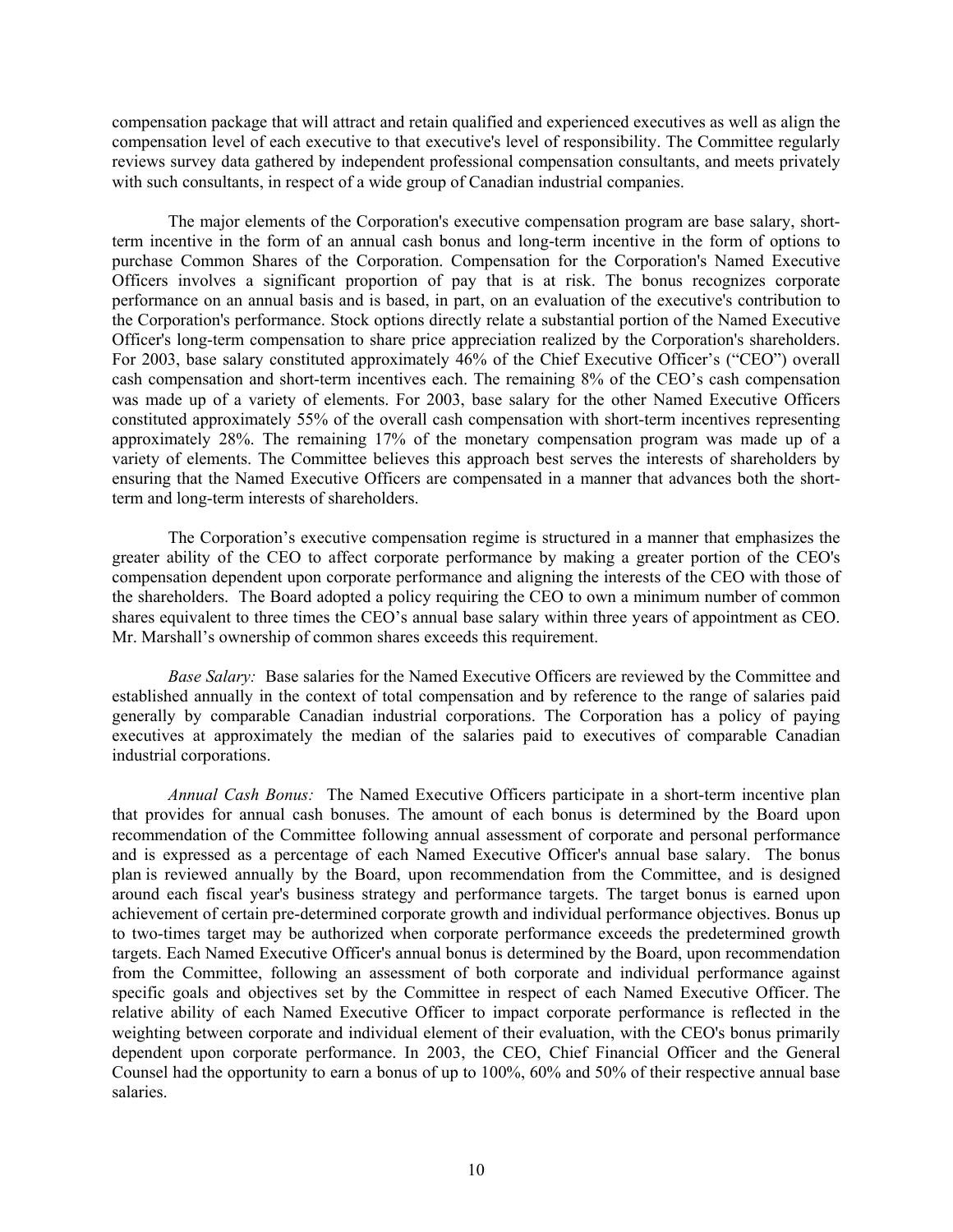*Stock Options:* Long-term incentives consist of grants of options under the Corporation's 2002 SOP, the purpose of which is to encourage key employees to maximize shareholder value. Under guidelines approved by the Board, each executive may receive one option grant per year. The number of shares granted under an option is dependent upon the optionee's salary level.

Optionees who are employees of the Corporation, or its subsidiaries, are entitled to receive a loan for the full value of the shares purchased on the exercise of an option. Optionees availing of such financing must pay the amount of any dividends received on shares acquired with a loan to the Corporation, or applicable subsidiary, as an interest charge, which currently equates to an interest rate in excess of market terms. Share purchase loans must be repaid on the earlier of sale of the shares, one year following cessation of employment or ten years.

In 2003, the Named Executive Officers were granted options under the 2002 SOP entitling them to purchase 43,326 shares in the aggregate at a purchase price of \$51.24 per share. The number and terms of existing options are not considered in determining new stock option grants.

 The Committee believes that the Corporation's compensation regime appropriately takes into account the performance of the Corporation and the contribution of the Named Executive Officers of the Corporation toward that performance.

Report presented by the Governance and Human Resources Committee:

| Roy P. Rideout, Chair | Angus A. Bruneau | Darryl D. Fry | Linda L. Inkpen |
|-----------------------|------------------|---------------|-----------------|
|-----------------------|------------------|---------------|-----------------|

#### **PERFORMANCE GRAPH**

 The following graph compares the total cumulative shareholder return for \$100 invested in the Common Shares of the Corporation on 31 December 1998 with the cumulative total return of the S&P/TSX Composite Index (formerly the TSE 300 Composite Index) and the S&P/TSX Canadian Utilities Index (formerly the Gas and Utilities Index) for the five most recently completed financial years. Dividends declared on the Common Shares of the Corporation are assumed to be reinvested at the closing share price on each dividend payment date. The S&P/TSX Composite Index and the S&P/TSX Canadian Utilities Index are total return indices and include reinvested dividends.



| 250                                                                   |               |                         |           |            |            |                             |
|-----------------------------------------------------------------------|---------------|-------------------------|-----------|------------|------------|-----------------------------|
| 200                                                                   |               |                         |           |            |            |                             |
| 150                                                                   |               |                         |           |            |            |                             |
| 100                                                                   |               |                         |           |            |            |                             |
| 50                                                                    |               |                         |           |            |            |                             |
| 0                                                                     |               |                         |           |            |            |                             |
| 1998                                                                  | 1999          | 2000                    | 2001      |            | 2002       | 2003                        |
|                                                                       |               |                         |           |            |            |                             |
|                                                                       | Fortis Common | S&P/TSX Composite Index |           |            |            | S&P TSX Cdn Utilities Index |
|                                                                       |               | 1998                    | 1999      | 2000       | 2001       | 2002                        |
| Fortis Common Shares (\$)                                             |               | 100                     | 87        | 106        | 145        | 169                         |
| S&P/TSX Composite Index (\$)<br>S&P/TSX Canadian Utilities Index (\$) |               | 100<br>100              | 130<br>79 | 129<br>115 | 113<br>114 | 102<br>113                  |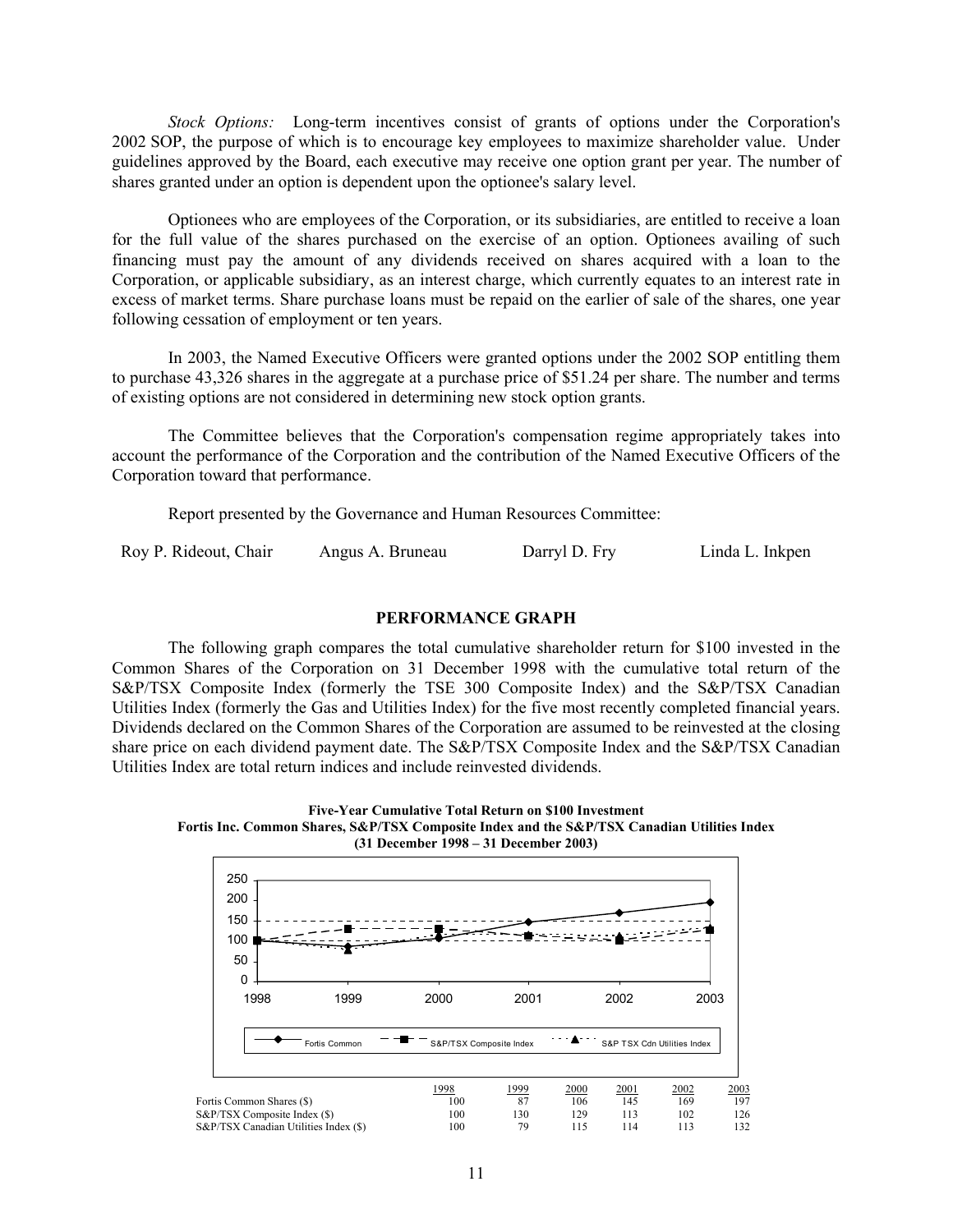#### **REPORT ON CORPORATE GOVERNANCE**

#### **CORPORATE GOVERNANCE**

The Board of Directors and Management of Fortis Inc. acknowledge the critical importance of good corporate governance practices in the proper conduct of the affairs of the Corporation. The Corporation's corporate governance practices comply with the Guidelines for improved corporate governance adopted by the Toronto Stock Exchange. Disclosure of the Corporation's approach to corporate governance is set out in its Statement of Corporate Governance Practices annexed as Schedule "A" to this circular.

The Board discharges its responsibilities directly and through committees. A table reporting on meeting attendance by directors is found on page 5 hereof.

#### **BOARD COMMITTEES**

 The Board annually appoints from amongst its members two standing committees: the Governance and Human Resources Committee and the Audit Committee. Each committee has a written mandate which sets out in detail the activities or areas of the Corporation's business to which the committee is required to devote its attention. Each committee reviews its mandate on an annual basis and the mandate of the Audit Committee is also considered by the Governance and Human Resources Committee. All committees are currently composed of independent and unrelated directors.

#### *Governance and Human Resources Committee*

The mandate of the Governance and Human Resources Committee of the Board requires the Committee, among other things, to:

- (i) develop and recommend to the Board the Corporation's approach to corporate governance issues;
- (ii) propose to the Board new nominees for election to the Board;
- (iii) carry out procedures specified by the Board for assessing the effectiveness of the Board, the directors, and each Board Committee;
- (iv) review and make recommendations to the Board with respect to the adequacy and form of the compensation of Directors;
- (v) approve the engagement of an outside expert, or experts, by an individual Director at the Corporation's expense;
- (vi) assist and advise the Board and CEO in appointing senior management;
- (vii) design and implement programs for training and developing senior management and planning for succession within the ranks of senior management;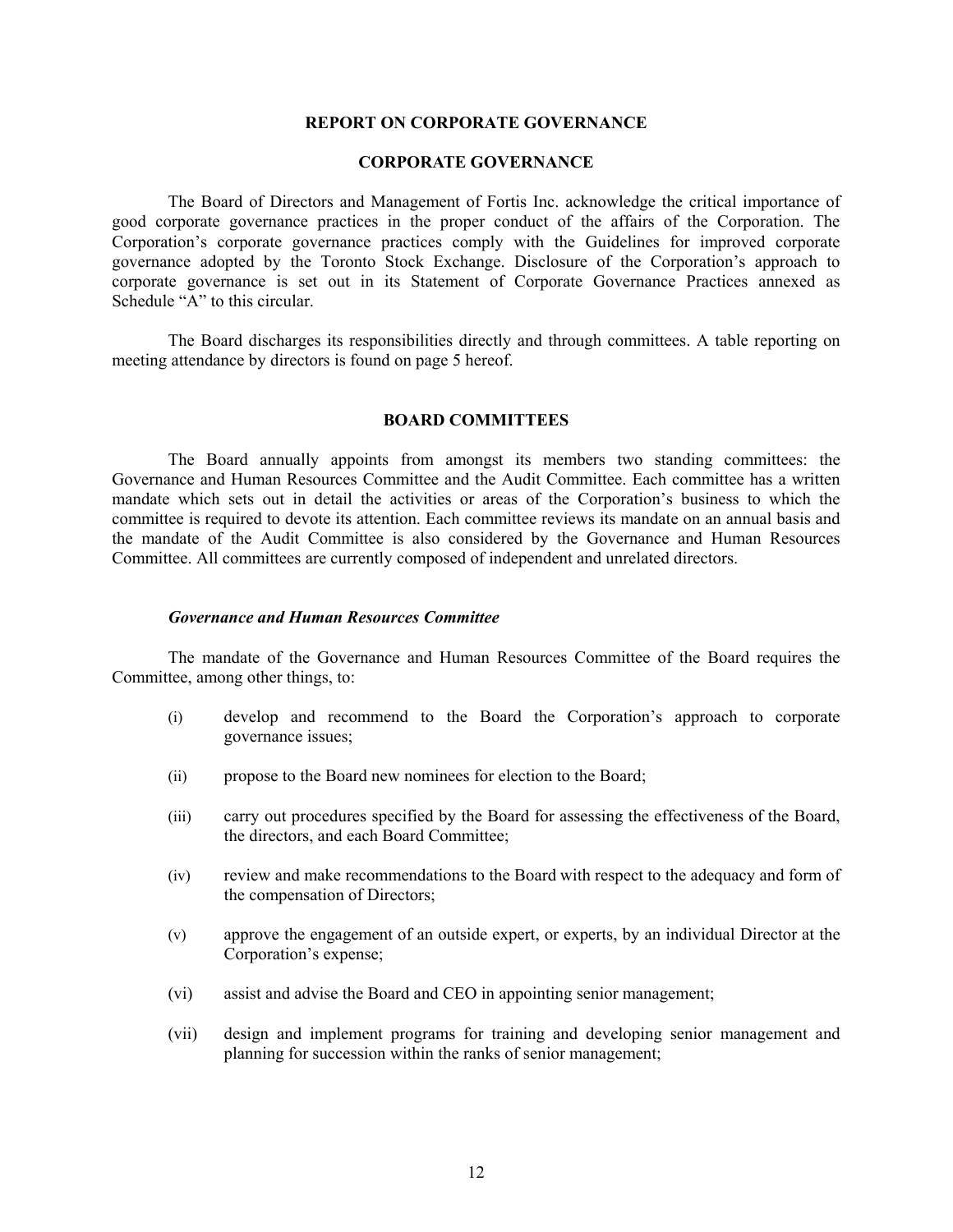- (viii) oversee the form and adequacy of the compensation and benefits provided by the Corporation to its senior management; and
- (ix) administer the Corporation's stock option plans.

The members of the Governance and Human Resources Committee, who are all independent and unrelated, are Roy P. Rideout (Chair), Angus A. Bruneau, Darryl D. Fry and Linda L. Inkpen.

#### *Audit Committee*

The Audit Committee provides assistance to the Board in fulfilling its responsibility to the shareholders, potential investors and the investment community relating to the Corporation's financial statements, systems of internal financial controls, annual independent audit function and the quality and integrity of the financial reports of the Corporation. The mandate of the Audit Committee requires the Committee, among other things, to:

- (i) have at least one member with financial experience;
- (ii) oversee management reporting and internal controls;
- (iii) communicate regularly and directly with the external and internal auditors concerning matters of interest to the Audit Committee, or the auditors, including the integrity of the Corporation's internal control systems;
- (iv) recommend to the Board annually with respect to the nomination, remuneration and other terms of engagement of a firm of chartered accountants to be appointed by the shareholders of the Corporation to act as Independent Auditor of the Corporation; and
- (v) review all published financial statements and reports including, quarterly unaudited interim statements, year-end audited financial statements, annual report, renewal annual information form, management discussion and analysis, prospectus and any additional financial information as required by the Board. The Audit Committee reviews the financial information with Management and the Independent Auditor to gain reasonable assurance that the financial information is complete, accurate, consistent and properly disclosed.

The Audit Committee consists entirely of independent and unrelated directors with financial experience. The Audit Committee is chaired by C. Bruce Chafe and its other members are Angus A. Bruneau, Geoffrey F. Hyland and John S. McCallum.

Report presented by the Governance and Human Resources Committee:

Roy P. Rideout, Chair Angus A. Bruneau Darryl D. Fry Linda L. Inkpen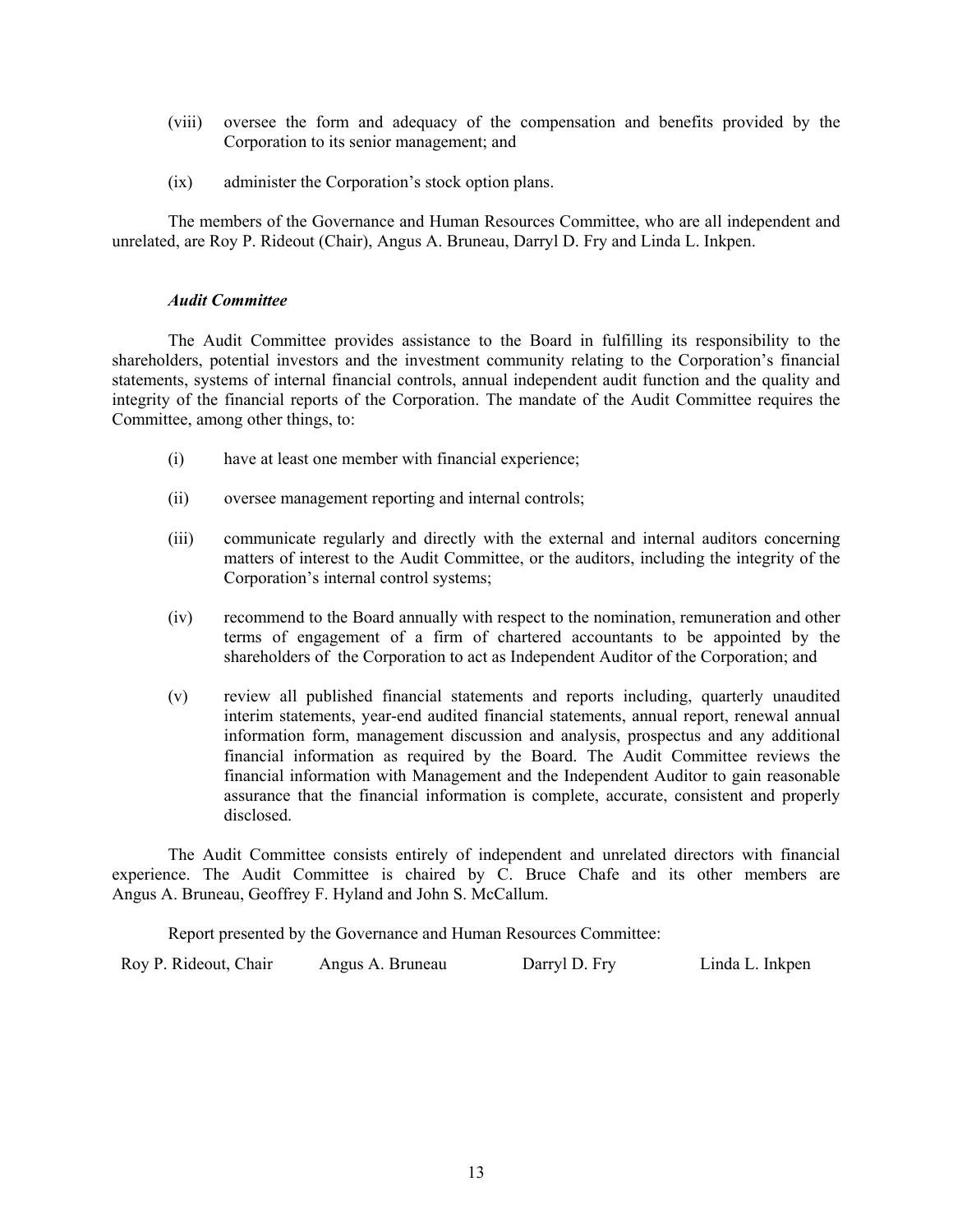#### **COMPENSATION OF DIRECTORS**

 During the fiscal year ended 31 December 2003, each director of the Corporation, except the Chair, was paid an annual retainer of \$25,000. The Chair was paid an annual retainer of \$75,000. Each director, including the Chair, was paid a meeting fee of \$1,500 in respect of each meeting of the Board, or any committee, attended in person or by telephone, together with reimbursement of travel expenses. An additional annual retainer of \$10,000 was paid to each chair of a committee of the Board. Mr. Marshall as CEO of the Corporation did not receive any remuneration from the Corporation for serving as a director.

Both directors and employees of the Corporation participate in the 2002 SOP. The 2002 SOP contains similar provisions for employees and directors pertaining to the term of options (up to ten years), but differ in that options to directors may only be granted by the Board, while the Governance and Human Resources Committee is authorized to grant options to employees. In addition, directors are not entitled to receive loans for the purpose of exercising options, and directors must exercise outstanding options within one year of retiring from the Board, while employees are afforded a three-year period from the date of their retirement within which to exercise outstanding options. On 13 March 2003 directors excluding H. Stanley Marshall were granted options to purchase common shares in the amount outlined below at an exercise price of \$51.24. The options expire on 13 March 2013 and vest at the rate of 25% per annum over four years, commencing 13 March 2004.

| <b>Director</b>    | <b>Number of Options</b> |
|--------------------|--------------------------|
| Angus A. Bruneau   | 5,000                    |
| C. Bruce Chafe     | 4,000                    |
| Darryl D. Fry      | 4,000                    |
| Geoffrey F. Hyland | 3,000                    |
| Linda L. Inkpen    | 4,000                    |
| John C. McCallum   | 3,000                    |
| Roy P. Rideout     | 3,000                    |

#### **DIRECTORS' AND OFFICERS' LIABILITY INSURANCE**

Directors' and officers' liability insurance has been purchased for the benefit of the directors and officers of the Corporation. The premium paid by the Corporation for such insurance in 2003 was \$90,260. The insurance coverage obtained under the policy is \$35,000,000 in respect of any one incident, subject to a \$250,000 deductible.

#### **INDEBTEDNESS OF DIRECTORS, EXECUTIVE OFFICERS AND SENIOR OFFICERS UNDER SECURITIES PURCHASE PROGRAMS**

 The following table sets forth details of the indebtedness of the Senior and Executive Officers of the Corporation under securities purchase programs at 31 March 2004.

All of the indebtedness in the following table was incurred under the Corporation's Executive Stock Option Plan or the Corporation's Employee Share Purchase Plan. Optionees, who are employees of the Corporation, or its subsidiaries, are entitled to receive loans for the full value of the shares purchased on the exercise of options. Optionees availing of such financing must pledge the shares acquired with loans to the Corporation, or applicable subsidiary, as security and pay the amount of any dividends received on the related shares as an interest charge, which currently equates to an interest rate in excess of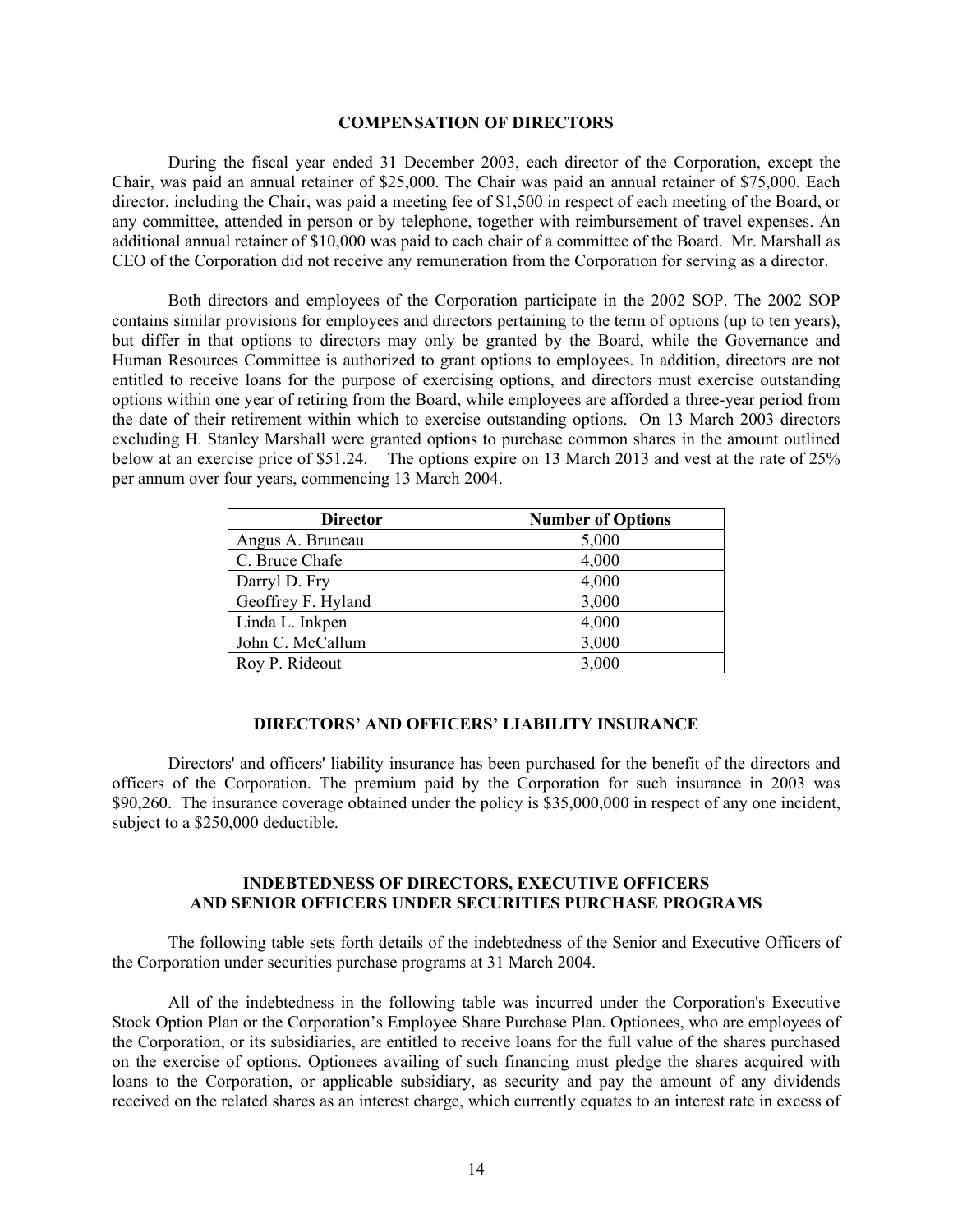market terms. Share option loans must be repaid on the earlier of sale of shares, one year following cessation of employment or ten years. Employee Share Purchase Plan loans are interest free and are repayable within one year through regular payroll deductions.

| <b>Name and Principal Position</b>                                                      | <b>Involvement</b> of<br><b>Corporation or</b><br>Subsidiary | Largest<br>Amount<br>Outstanding<br>During 2003<br><b>(\$)</b> | Amount<br>Outstanding<br>as at<br>31 March 2004<br>$(s)$ | <b>Financially</b><br><b>Assisted Securities</b><br><b>Purchased During</b><br>2003<br>(#) | <b>Security for</b><br><b>Indebtedness</b> |
|-----------------------------------------------------------------------------------------|--------------------------------------------------------------|----------------------------------------------------------------|----------------------------------------------------------|--------------------------------------------------------------------------------------------|--------------------------------------------|
| H. STANLEY MARSHALL<br>President and<br>Chief Executive Officer                         | Fortis<br>As Lender                                          | 794,579                                                        | 85,367                                                   | 10,413                                                                                     | The Securities<br>Purchased                |
| KARL W. SMITH <sup>(1)</sup><br>Vice President, Finance and<br>Chief Financial Officer  | Fortis<br>As Lender                                          | 179,755                                                        | 1,963                                                    | 3,880                                                                                      | The Securities<br>Purchased                |
| RONALD W. McCABE<br>General Counsel and<br>Corporate Secretary                          | Fortis<br>As Lender                                          | 163,771                                                        | 15,208                                                   | 3,074                                                                                      | The Securities<br>Purchased                |
| BARRY V. PERRY <sup>(1)</sup><br>Vice President, Finance and<br>Chief Financial Officer | Fortis<br>As Lender                                          |                                                                | 18,333                                                   |                                                                                            | The Securities<br>Purchased                |

# *Indebtedness of Executive Officers and Senior Officers under Securities Purchase Programs*

<sup>1.</sup> Effective 1 January 2004, Karl W. Smith was appointed President and Chief Executive Officer of Newfoundland Power Inc. and Barry V. Perry was appointed Vice President, Finance and Chief Financial Officer of Fortis Inc. Prior to that time, Mr. Perry was Vice President, Finance and Chief Financial Officer of Newfoundland Power Inc.

#### **GENERAL**

 Management knows of no matters to come before the meeting other than the business referred to in the Notice of Meeting. However, if any other matters should be properly brought before the Annual Meeting, the accompanying proxy will be voted on such matters in accordance with the best judgment of the proxy nominee.

Shareholders entitled to vote at the next Annual Meeting to be held in 2005 and who wish to submit proposals in respect of any matter to be raised at such meeting must ensure that the Corporation receives their proposals not later than 15 February 2005.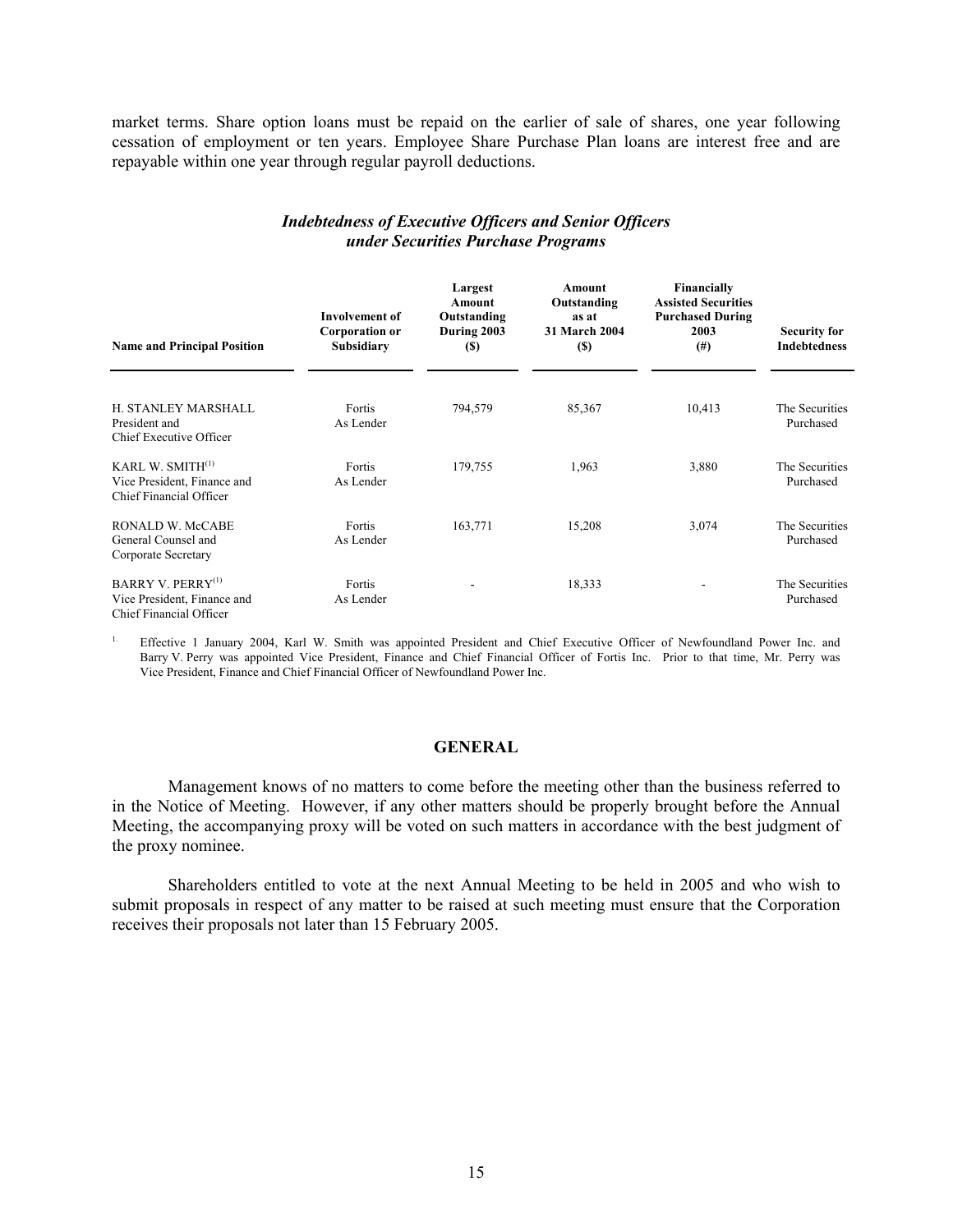# **CERTIFICATE**

The contents and the sending of this Management Information Circular have been approved by the Board of Directors of the Corporation.

St. John's, Newfoundland and Labrador 31 March 2004 Ronald W. McCabe

RUNchy

 General Counsel and Corporate Secretary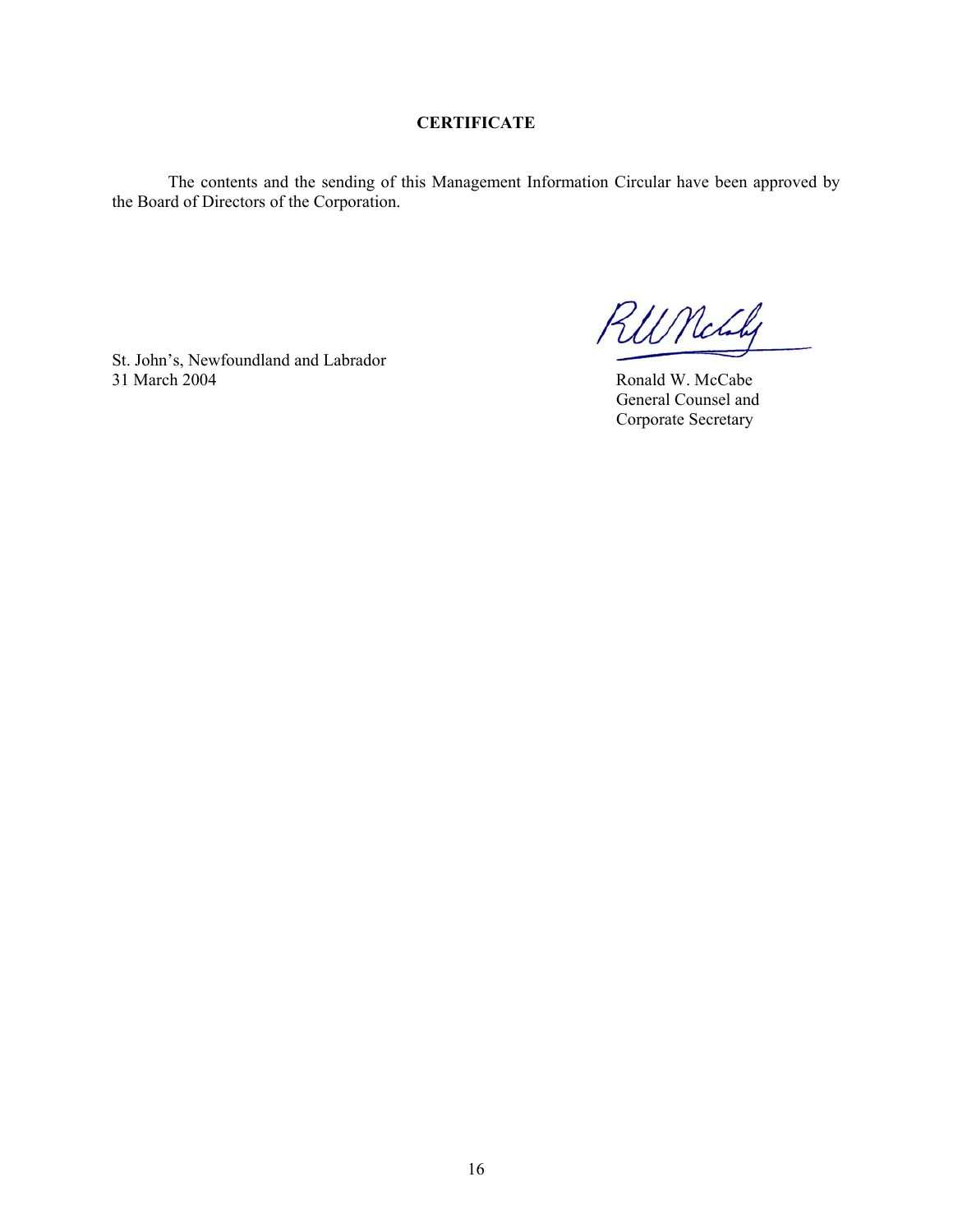# **SCHEDULE "A" FORTIS INC. STATEMENT OF CORPORATE GOVERNANCE PRACTICES**

 $\overline{\mathbf{1}}$ 

| <b>Guideline 1</b><br>Does Fortis Align?<br>Description of Approach  | Board should explicitly assume responsibility for stewardship of the<br>corporation.<br>Yes<br>The Board exercises responsibility for stewardship of the Corporation by establishing<br>overall policies and standards and monitoring the performance of the Corporation in<br>relation thereto.                                                                                                                                                                                                                                                                                                                                                                                                                                                                                                                                                                                                                                                                                                                                |
|----------------------------------------------------------------------|---------------------------------------------------------------------------------------------------------------------------------------------------------------------------------------------------------------------------------------------------------------------------------------------------------------------------------------------------------------------------------------------------------------------------------------------------------------------------------------------------------------------------------------------------------------------------------------------------------------------------------------------------------------------------------------------------------------------------------------------------------------------------------------------------------------------------------------------------------------------------------------------------------------------------------------------------------------------------------------------------------------------------------|
| Guideline 1a<br>Does Fortis Align?<br>Description of Approach        | Board should specifically assume responsibility for the adoption of a strategic<br>planning process.<br>Yes<br>There exists in the Corporation, and each of its subsidiaries, a strategic planning<br>process led by Management that culminates annually in Management's presentation<br>to the Board of a five-year strategic and business plan (the "Business Plan").<br>Following approval of the Business Plan, the Board meets quarterly to monitor and<br>evolve the strategic plan as required from time to time.                                                                                                                                                                                                                                                                                                                                                                                                                                                                                                        |
| <b>Guideline 1b</b><br>Does Fortis Align?<br>Description of Approach | Board should specifically assume responsibility for the identification of<br>principal business risks and implementation of risk management systems.<br>Yes<br>The Business Plan focuses on the long-term goals of the Corporation, identifies the<br>principal opportunities and business risks confronting the Corporation in pursuit of<br>its goals and sets out the strategies and systems proposed to be employed to<br>capitalize on opportunities and manage risks. The Board engages in an objective and<br>detailed assessment of the Business Plan and requests any changes or additions that<br>the Board considers to be appropriate.                                                                                                                                                                                                                                                                                                                                                                              |
| Guideline 1c<br>Does Fortis Align?<br>Description of Approach        | Board should specifically assume responsibility for succession planning,<br>including appointing, training and monitoring senior management.<br>Yes<br>The Governance and Human Resources Committee conducts an annual review of the<br>management resources of the Corporation and its subsidiaries and of the performance<br>and development of the CEO and each senior officer of the Corporation. The annual<br>review considers the adequacy of succession planning for all senior positions.                                                                                                                                                                                                                                                                                                                                                                                                                                                                                                                              |
| Guideline 1d<br>Does Fortis Align?<br>Description of Approach        | Board should specifically assume responsibility for the communications policy.<br>Yes<br>The Board has approved a policy in respect of continuous disclosure outlining the<br>Corporation's policy for communications between the Corporation, its stakeholders<br>and the public to ensure effective, timely and non-selective disclosure. The Audit<br>Committee reviews the content of the Corporation's major communications to<br>shareholders and the investing public including quarterly reports while the Board<br>reviews the annual report, proxy circular, renewal annual information form and any<br>prospectuses that may be issued. Information is released through mailings to<br>shareholders, news wire services, the general media and on the Corporation's web<br>site. Communication is controlled by limiting disclosures to those made by the CEO,<br>Chief Financial Officer and Manager of Investor and Public Relations who respond<br>to analyst, institutional and individual shareholder inquires. |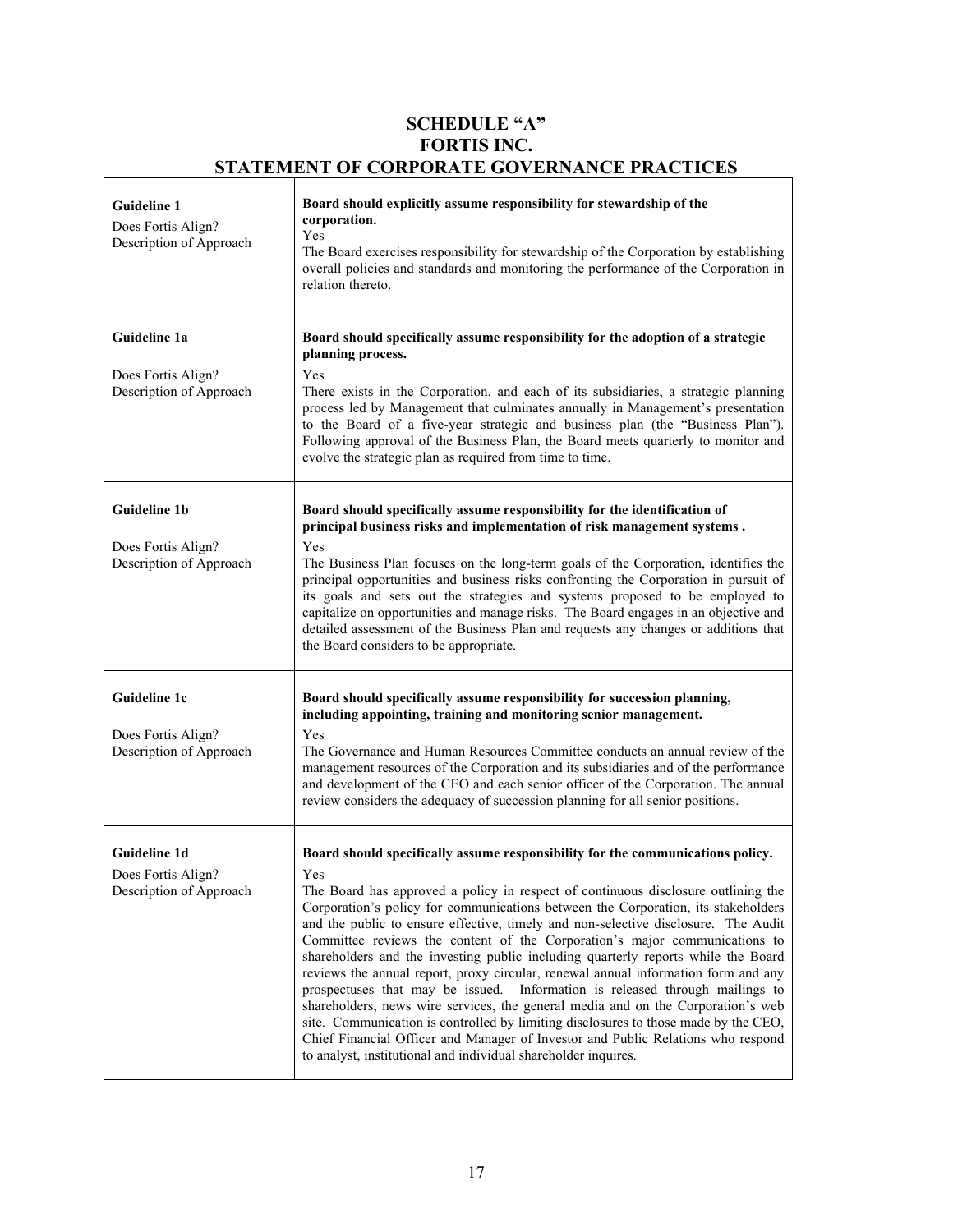| Guideline 1e<br>Does Fortis Align?<br>Description of Approach       | Board should specifically assume responsibility for the integrity of internal<br>control and management information systems.<br>Yes<br>The Board assumes responsibility for the integrity of internal controls and<br>management systems through oversight by the Audit Committee which meets<br>regularly with the external auditor. In 2003, the Corporation established an Internal<br>Audit Department and developed an internal audit program approved and monitored<br>by the Audit Committee.                                                                                                                                                                                                                                                                                                                                                                                                                                                                                                                                                                                                                                                                                                               |
|---------------------------------------------------------------------|--------------------------------------------------------------------------------------------------------------------------------------------------------------------------------------------------------------------------------------------------------------------------------------------------------------------------------------------------------------------------------------------------------------------------------------------------------------------------------------------------------------------------------------------------------------------------------------------------------------------------------------------------------------------------------------------------------------------------------------------------------------------------------------------------------------------------------------------------------------------------------------------------------------------------------------------------------------------------------------------------------------------------------------------------------------------------------------------------------------------------------------------------------------------------------------------------------------------|
| <b>Guideline 2</b><br>Does Fortis Align?<br>Description of Approach | Board should be constituted with a majority of individuals who qualify as<br>unrelated directors.<br>Yes<br>At the end of 2003, the Board was composed of eight directors. Only Mr. Marshall<br>is a related director in his capacity as President and CEO of the Corporation.                                                                                                                                                                                                                                                                                                                                                                                                                                                                                                                                                                                                                                                                                                                                                                                                                                                                                                                                     |
| <b>Guideline 3</b><br>Does Fortis Align?<br>Description of Approach | Disclose for each director whether he or she is unrelated, and how that<br>conclusion was reached.<br>Yes<br>Mr. Marshall, President and CEO of the Corporation is not an unrelated director.<br>The Governance and Human Resources Committee conducts an annual review of the<br>composition of the Board and has determined that each director, other than<br>Mr. Marshall, is independent of Management, none has any interest, business or<br>other relationship that could, or could reasonably be perceived to, materially interfere<br>with his or her ability to act in the best interests of the Corporation and, none has<br>received remuneration from the Corporation in excess of directors' fees, except for<br>the Chair of the Board who receives pension payments. Dr. Bruneau is the former<br>CEO of the Corporation who retired in May 1996 and, in the opinion of the Board, is<br>not a related director.<br>Angus A. Bruneau<br>- unrelated<br>C. Bruce Chafe<br>- unrelated<br>Darryl D. Fry<br>- unrelated<br>Geoffrey F. Hyland<br>- unrelated<br>Linda L. Inkpen<br>- unrelated<br>H. Stanley Marshall<br>- related<br>John S. McCallum<br>- unrelated<br>Roy P. Rideout<br>- unrelated |
| <b>Guideline 4</b><br>Does Fortis Align?<br>Description of Approach | Committee of outside directors responsible for proposing new nominees to the<br>board and assessing directors on an ongoing basis.<br>Yes<br>The Governance and Human Resources Committee annually identifies director skill<br>and experience needs and oversees a director recruitment search and nomination<br>process leading to recommendations to the Board for consideration and<br>recommendation for election by the shareholders.                                                                                                                                                                                                                                                                                                                                                                                                                                                                                                                                                                                                                                                                                                                                                                        |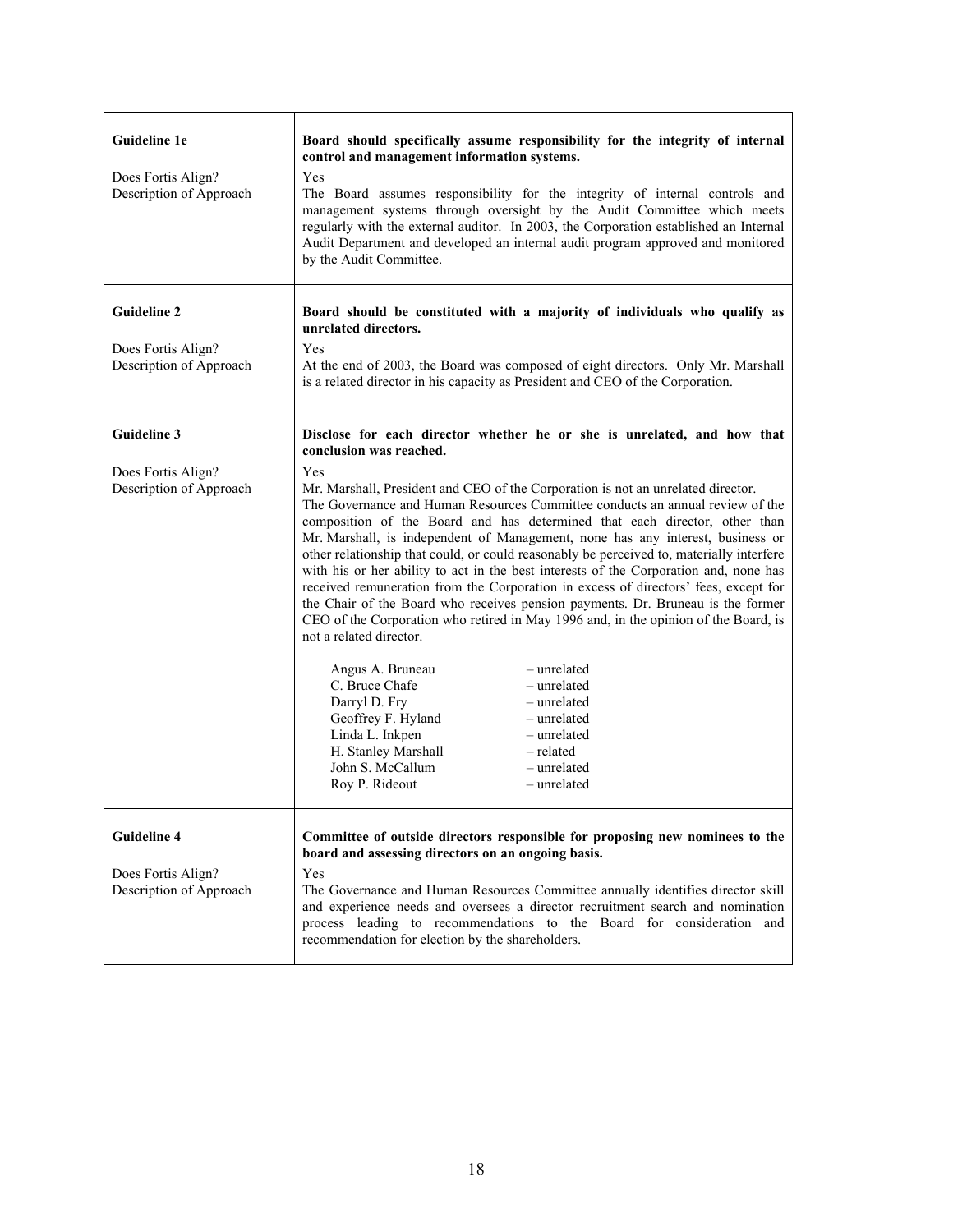| <b>Guideline 5</b><br>Does Fortis Align?<br>Description of Approach  | Implement a process for assessing effectiveness of the board as a whole, the<br>committees of the board and the contribution of individual directors.<br>Yes<br>The Governance and Human Resources Committee is responsible to review, report<br>and make recommendations to the Board regarding a process for assessing the<br>effectiveness of the Board as a whole and of each committee of the Board. It carries<br>out this responsibility through a confidential survey of each director regarding his or<br>her views on the effectiveness of the Board and the Committees and the Committee<br>and Chair of the Board consider such surveys. The review conducted in respect of<br>2003 included a section on individual issues which the Committee believes would<br>disclose any concerns relating to an individual director. |
|----------------------------------------------------------------------|-----------------------------------------------------------------------------------------------------------------------------------------------------------------------------------------------------------------------------------------------------------------------------------------------------------------------------------------------------------------------------------------------------------------------------------------------------------------------------------------------------------------------------------------------------------------------------------------------------------------------------------------------------------------------------------------------------------------------------------------------------------------------------------------------------------------------------------------|
| <b>Guideline 6</b><br>Does Fortis Align?<br>Description of Approach  | Provide an orientation and education program for new recruits to the board.<br>Yes<br>Each new recruit to the Board is provided with current and historical data pertaining<br>to the operation of the Board and the Corporation and an assessment of current<br>strategic opportunities and issues facing the Corporation. Meetings are conducted<br>with senior officers of the Corporation and its principal subsidiaries. Board meetings<br>are periodically held at the business locations of the Corporation's subsidiaries<br>affording directors the opportunity to observe its operations and meet employees of<br>the operating subsidiaries.                                                                                                                                                                                 |
| <b>Guideline 7</b><br>Does Fortis Align?<br>Description of Approach  | Examine board size, with a view to reducing the number of directors to facilitate<br>more effective decision making.<br>Yes<br>At the end of 2003, the Board was composed of eight directors. This Management<br>Information Circular proposes the nomination of eight directors, which is within the<br>size range that the Board considers appropriate for effective decision making.                                                                                                                                                                                                                                                                                                                                                                                                                                                 |
| <b>Guideline 8</b><br>Does Fortis Align?<br>Description of Approach  | Review adequacy and form of compensation of directors.<br>Yes<br>The Governance and Human Resources Committee reviews the compensation of<br>directors on an annual basis in relation to published surveys and private poll of other<br>corporations and recommends adjustments thereto for consideration by the Board.                                                                                                                                                                                                                                                                                                                                                                                                                                                                                                                 |
| <b>Guideline 9</b><br>Does Fortis Align?<br>Description of Approach  | Committees should generally be composed of outside directors, a majority of<br>whom are unrelated.<br>Yes<br>Both the Audit and the Governance and Human Resources Committees are composed<br>entirely of independent and unrelated directors.                                                                                                                                                                                                                                                                                                                                                                                                                                                                                                                                                                                          |
| <b>Guideline 10</b><br>Does Fortis Align?<br>Description of Approach | Appoint a committee responsible for corporate governance issues.<br>Yes<br>The Governance and Human Resources Committee meets at least semi-annually to<br>consider governance issues in furtherance of its mandate.                                                                                                                                                                                                                                                                                                                                                                                                                                                                                                                                                                                                                    |